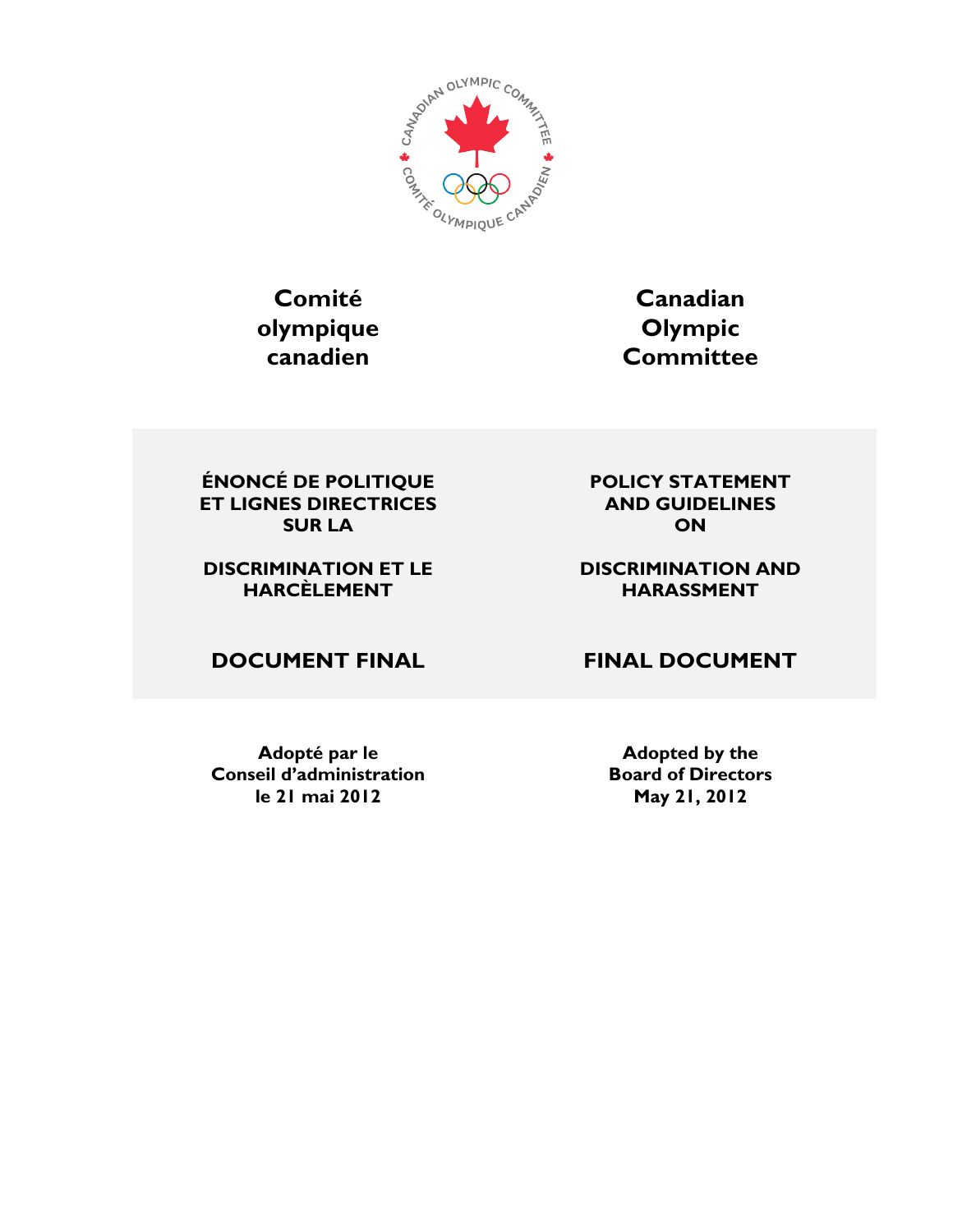### **1.9 POLICY STATEMENT ON DISCRIMINATION AND HARASSMENT**

The COC is committed to creating and maintaining an environment which is free from harassment and from discrimination on prohibited grounds, including race, ancestry, place of origin, colour, ethnic origin, citizenship, political opinion, creed, sex, sexual orientation, disability, age, marital/family status, language and any other discrimination or harassment prohibited by applicable law.

### **I. Definitions**

#### **COC Participants**

These guidelines apply to all COC participants, which include all persons engaged in any paid or volunteer capacity with the COC or otherwise under the jurisdiction of the COC. Without limiting the reach of the guidelines, COC participants include:

- a) all athletes eligible for nomination to, or forming part of, any team participating in sport competitions over which COC has jurisdiction;
- b) all persons working with those teams or athletes, including coaches, medical and paramedical personnel, and other support persons;
- c) COC employees and persons under contract with the COC; and
- d) COC directors, members and volunteers.

The COC Policy and these guidelines apply to COC participants at all times, during the course of their work in sport and also during other activities where their conduct may affect the sport environment.

#### **Person of Authority**

A person in authority is any COC participant in a position of authority over, or trusted by, a person who may be experiencing discrimination or harassment, and can include such persons as team leaders, coaches, trainers, medical or paramedical personnel, parents or other volunteers and supervisors.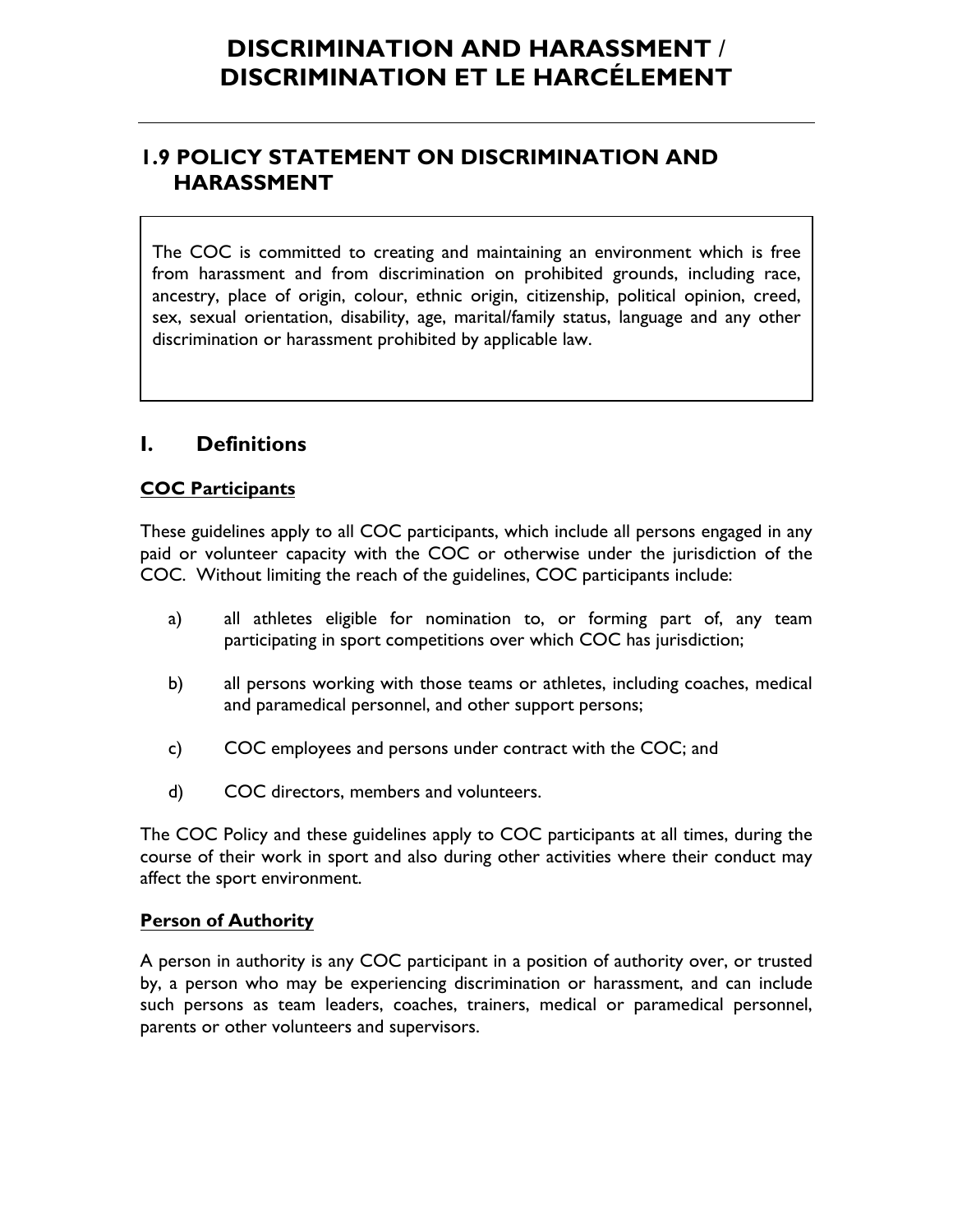#### **Discrimination**

Discrimination is any distinction, whether intentional or not, but based on prohibited grounds, which has the effect of imposing burdens, obligations or disadvantages on an individual that are not imposed on others, or which withholds or limits access to opportunities, benefits and advantages available to others.

The prohibited grounds of discrimination under the COC Policy are as follows:

- *a)* age *(except for athletes, age has the same definition as under the applicable human rights legislation);*
- b) ancestry;
- c) citizenship;
- d) colour;
- e) creed;
- f) disability;
- g) ethnic origin;
- *h)* language *(but not where a language is a qualification for employment or office);*
- *i)* marital/family status *(defined to include common law relationships, and to not preclude anti-nepotism policies);*
- j) place of origin;
- k) political opinion;
- l) race;
- m) sex *(defined to include pregnancy);* and
- n) sexual orientation.

The COC Policy also applies to any other ground of discrimination prohibited by applicable law.

Nothing in the COC Policy or these guidelines affects the rules of any member's sport, the selection of teams based on performance or the regulations of the IOC.

#### **Harassment**

Harassment is a form of discrimination, and refers to wrongful conduct, whether or not the conduct is associated with a prohibited ground, that negatively affects the sport environment or leads to adverse consequences within that environment for the person(s) experiencing the harassment, which the perpetrator knew or ought reasonably to have known would be unwelcome.

Harassment can take many forms but often involves conduct, comment or display that is insulting, intimidating, humiliating, hurtful, demeaning, belittling, malicious, degrading, or otherwise causes offence, discomfort, or personal humiliation or embarrassment to a person of group of persons. Examples of harassment include: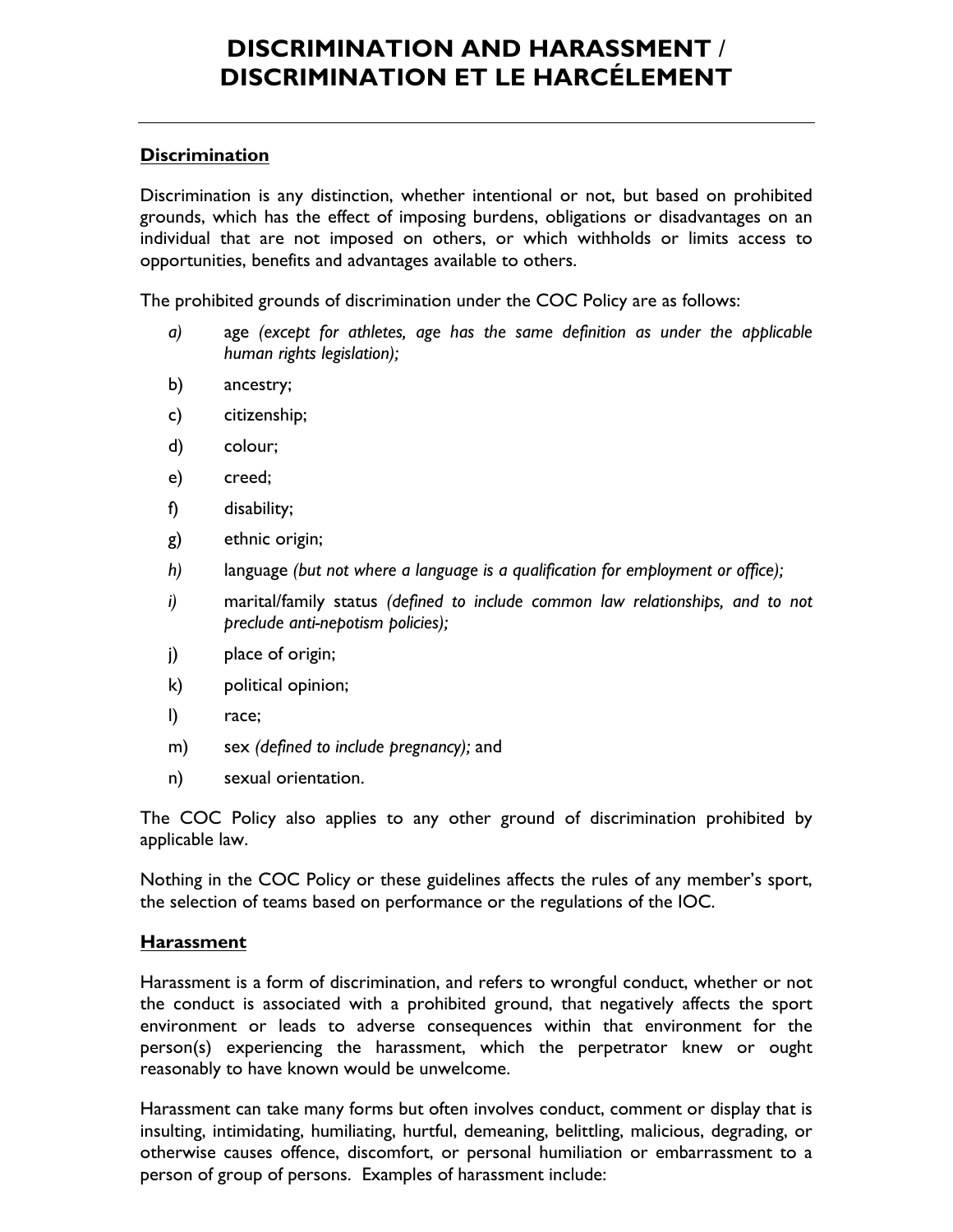- a) unwelcome remarks, jokes, nicknames, innuendo, or taunting which may, but need not be linked to a prohibited ground, such as a person's age, sexual orientation, race, ancestry, political opinions, etc.;
- b) written or verbal abuse or threats which may, but need not be linked to a prohibited ground;
- c) racial, ethnic or other slurs;
- d) displays which may cause offence and which may, but need not be related to prohibited grounds, such as sexual, racial, ethnic or religious posters or graffiti;
- e) use of terminology that reinforces stereotypes which may, but need not be based on prohibited grounds;
- f) vandalism or physical assaults which may, but need not be motivated by prohibited grounds; and
- g) condescension, paternalism, or patronizing behaviour which may, but need not be linked to prohibited grounds which undermines self-respect or adversely affects performance or working conditions.

Discipline in training is an indispensable part of high performance sport and should not be confused with discrimination or harassment. However, it is of vital importance that those in authority:

- a) set and communicate non-discriminatory performance standards, selection criteria, rules and regulations to all participants;
- b) ensure that training involving touching or other physical contact occur in an appropriate setting, and only after informed consent has been sought and received;
- c) be consistent in taking any corrective or punitive action without discrimination based on prohibited grounds or harassment; and
- d) use non-discriminatory terminology; address individuals by name and avoid the use of derogatory slang or offensive terms.

#### **Sexual Harassment**

Sexual harassment is unwelcome sexual advances, requests for sexual favours, or other verbal or physical conduct of a sexual nature or related to a person's sex when:

- a) submitting to or rejecting this conduct can affect decisions about the individual;
- b) the conduct has the purpose or effect of interfering with the individual's performance;
- c) the conduct detrimentally affects the environment.

Specific examples can include:

- a) criminal conduct such as stalking, and physical or sexual assault or abuse;
- b) inappropriate comments about a person's body or appearance;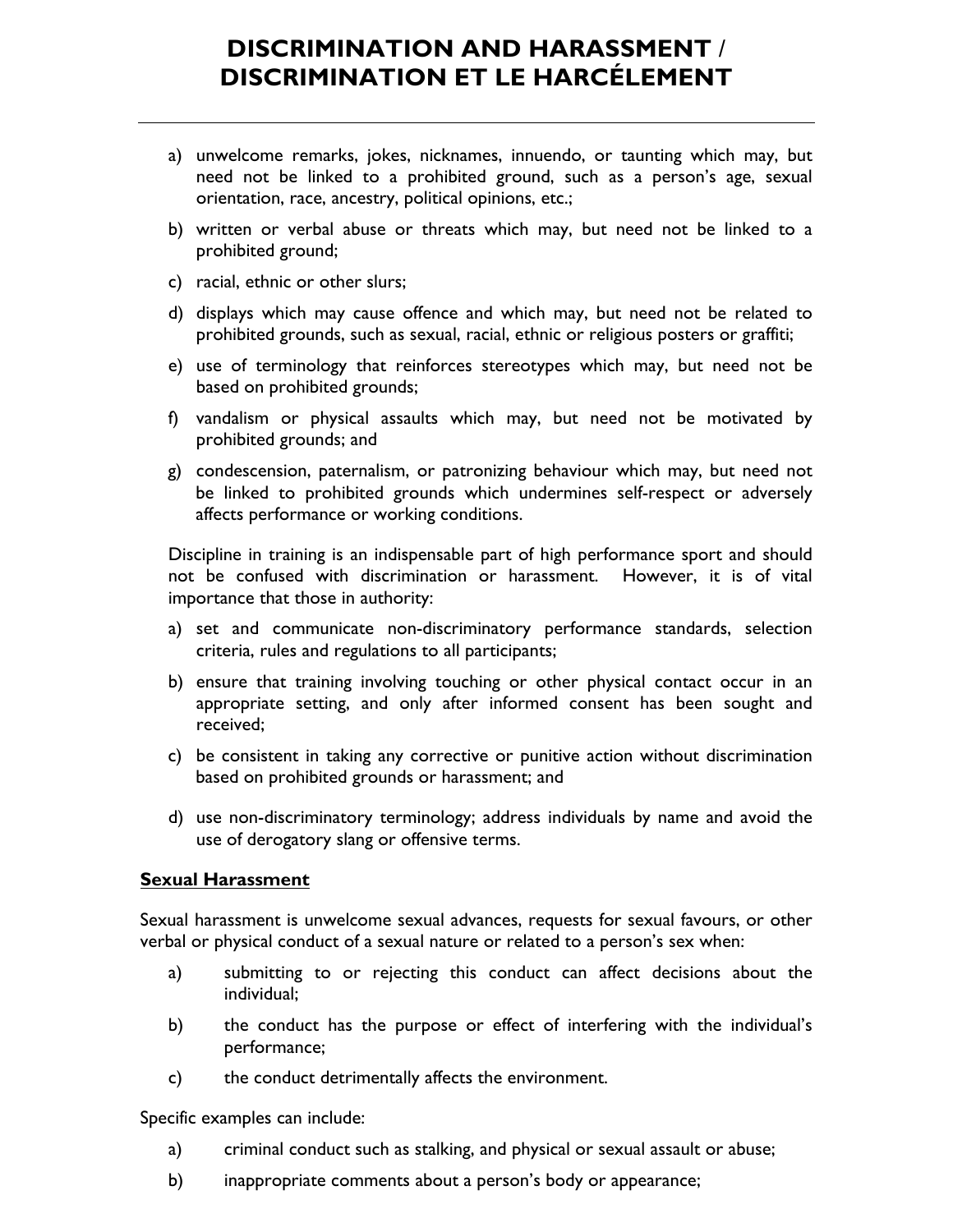- c) inquiries or comments about an individual's sex life, sexual preferences, etc.;
- d) leering or other obscene or suggestive gestures;
- e) promises or threats contingent on the performance of sexual favours;
- f) sexual/sexist graffiti or any displaying of sexually explicit material or pictures;
- g) unwanted physical contact including touching, kissing, patting and pinching;
- h) unwelcome flirtation, sexual remarks, invitations or requests whether indirect or explicit; and
- i) use of inappropriate or derogatory sexual terms.

#### **Reprisal**

Reprisals or threats of reprisal are an aggravating factor in any situation involving discrimination or harassment, particularly where the reprisal or threat of reprisal is by a person in authority.

Examples of reprisal include:

- a) acts of retaliation designed to punish an individual who has reported discrimination or harassment; and
- b) threats of retaliation designed to dissuade an individual from reporting discrimination or harassment.

In sexual harassment situations, reprisals can also include:

- a) acts of retaliation to punish an individual who has rejected sexual advances; and
- b) threats of retaliation if sexual advances are rejected.

For the purpose of these guidelines, the making of a groundless complaint shall also be deemed a reprisal.

#### **Condonation**

If a person in authority knows, or should reasonably have known, that discrimination or harassment may have occurred and fails to take appropriate action, the person in authority has condoned the discrimination or harassment and may be subject to sanctions under these guidelines.

### **II. Prevention and Intervention**

Prevention and intervention are key to achieving a sport environment free of discrimination and harassment. The COC must present a positive role model. COC participants should:

a) communicate the COC's objective to create and maintain a sport environment free of harassment and discrimination.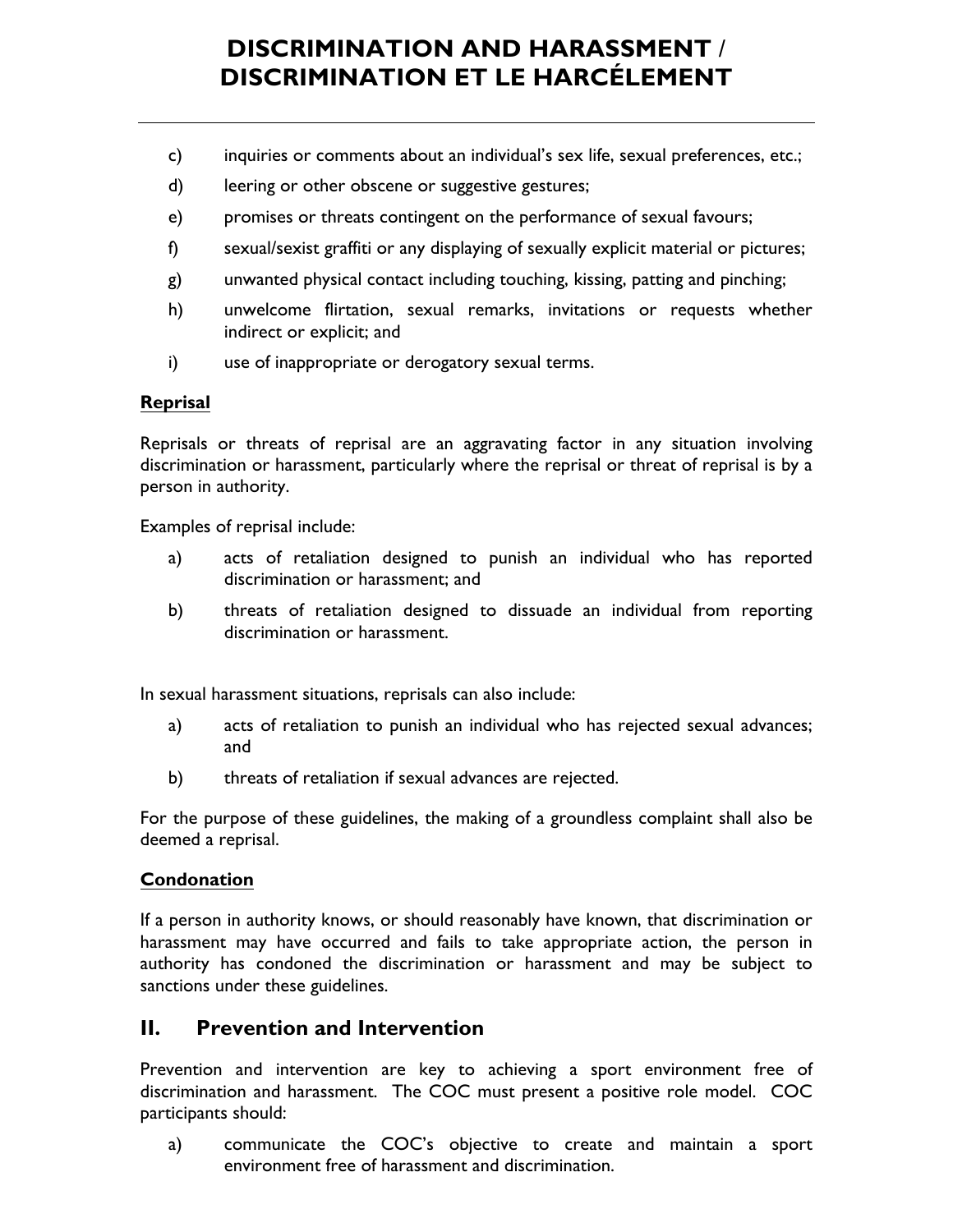- b) exercise good judgment and initiate appropriate action in consultation with COC resource person, if they become aware that discrimination or harassment may have occurred.
- c) follow-up in consultation with a resource person if discrimination or harassment is suspected or rumoured, appreciating that individuals who experience discrimination or harassment are often reluctant to report it.

### **III. Complaint Procedure**

#### **Receiving Reports**

All COC participants are encouraged to report suspected discrimination or harassment. Such reports may be made to the CEO or the President of the COC, or to any other person in authority.

All such reports shall be brought promptly to the attention of the CEO or the President by whoever receives the report.

Any report or complaint arising from the conduct of a member of the Canadian Team at an Olympic or Pan American Games (hereinafter referred to as "conduct at Games") shall be brought promptly to the attention of the Chef de Mission unless the complaint involves conduct by the Chef de Mission.

#### **Assistance to Complainants**

A complainant may request the assistance of the COC resource person in understanding these guidelines, in pursuing resolution short of lodging a complaint if appropriate, and in formulating the written complaint. The COC resource person shall refer the complainant to counseling upon request, and may explore the possibility of alternative forms of dispute resolution with the complainant following the complaint, if appropriate.

Should a complainant choose to retain legal counsel at any stage of a complaint or appeal, it shall be at the complainant's own expense.

#### **The Complaint**

Although anyone may report discrimination or harassment, a complaint may be made only by persons affected by the alleged discrimination or harassment, or by the CEO on behalf of the COC.

A complaint shall be in writing, and signed by the complainant or by the CEO if the complaint is brought on behalf of the COC. The complaint shall be submitted to the President or the CEO of the COC.

The complaint should include particulars of the discrimination or harassment, including details of the incident or incidents, including dates, times, locations, description of action, account of dialogue, the name of the perpetrator(s) and any witnesses or names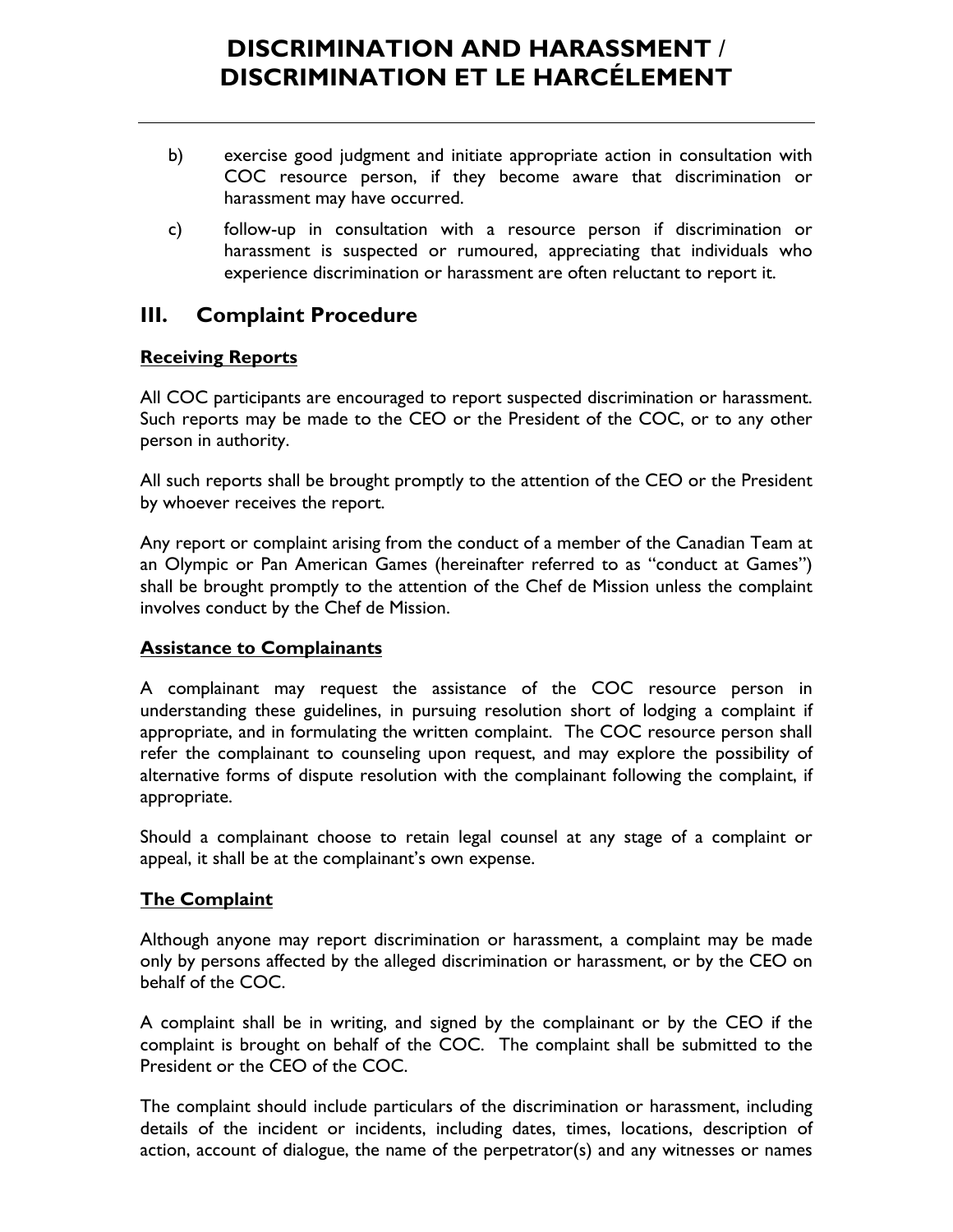of other individuals who may also have experienced discrimination or harassment. The complaint should detail any corrective action taken to date.

The parties to a complaint are the COC, the respondent(s) and the complainant(s), if any. The complainant may withdraw the complaint at any time. However, such a complaint may be continued as a complaint by the CEO on behalf of the COC, if the COC does not consent to the withdrawal.

#### **Processing the Complaint**

The person responsible for processing the complaint (hereinafter the "COC Official") may vary, as follows:

- a) where a complaint involves conduct by an employee of, or person under contract to, COC other than the CEO, the COC Official shall be the CEO; and
- b) in all other cases, the COC Official shall be the President (or where a complaint involves conduct by the President, an alternate appointed by the Officers (the two Vice-Presidents and Treasurer) of COC to perform the President's functions under these guidelines). The President or, in the case of a complaint involving the President, the alternate, may delegate part or all of the President's (or alternate's) responsibilities under these guidelines to the CEO, except where a complaint is by or against the CEO.

#### **Complaint Investigation**

The COC Official may decide not to deal with a complaint:

- a) if in the opinion of the COC Official, the facts alleged in the complaint would be insufficient, if proven, to establish discrimination or harassment under the COC Policy; or
- b) if in the opinion of the COC Official, the investigation of the complaint would not advance the purpose of the COC Policy in the circumstances, either because of a significant delay between the alleged events and the time of the complaint or for any other reason.

In all other cases, the COC Official shall investigate the complaint or appoint and provide terms of reference to an investigator who shall investigate the complaint and make findings of fact.

Before the investigation begins, the COC Official shall advise each respondent of the complaint and shall provide each complainant and respondent a copy of the written complaint, of the COC Policy and these guidelines, and of the investigator's terms of reference, if any.

Before the investigation report is issued, each respondent shall have a reasonable opportunity to respond to the allegations. If a respondent declines to do so, or does not respond within the time-frame provided, the investigator's report may nonetheless be issued. A respondent may rely on any legal defenses recognized under applicable human rights law.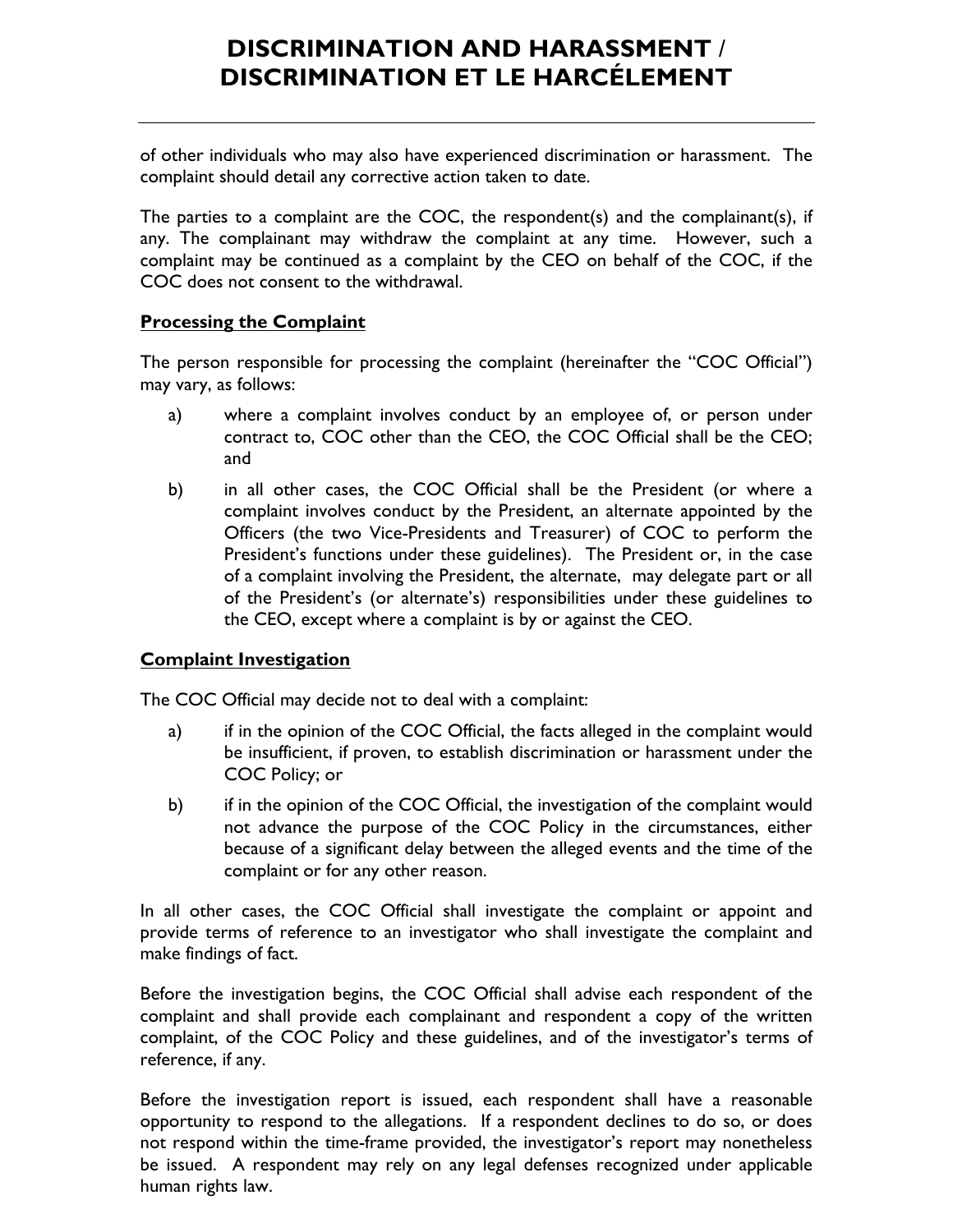All COC participants, including the respondent(s), must co-operate fully in any investigation under these guidelines.

The COC Official may consult with the investigator during the course of the investigation, may review the investigation report in draft and may provide additional terms of reference to, or request clarification from, the investigator.

The Chef de Mission shall be consulted throughout any investigation involving conduct at Games unless the complaint involves conduct by the Chef de Mission.

A copy of the investigation report shall be provided to the complainant(s) and the respondent(s) and to the Chef de Mission if the complaint involves conduct at Games.

#### **Assistance to Respondents**

A respondent may request the assistance of a COC resource person without previous involvement in the complaint in understanding these guidelines. The COC resource person shall refer the respondent to counseling upon request, and may explore the possibility of alternative forms of dispute resolution with the respondent.

Should a respondent choose to retain legal counsel at any stage of a complaint or appeal, it shall be at the respondent's own expense.

#### **Determinations Following Investigation**

The COC Official shall determine whether discrimination or harassment has been established in light of the findings of fact contained in the investigation report, and if so, the nature and particulars of the discrimination and/or harassment. The COC Official's determinations shall be communicated to the complainant(s) and the respondent(s) and to the Chef de Mission if the complaint involves conduct at Games.

#### **Settlement**

A complaint may be settled at any stage. A resolution agreement should be in writing and signed by all parties.

#### **Mediation**

The COC may provide a mediator, if the COC Official views mediation as appropriate and if the complainant and respondent are willing to enter a mediation agreement.

#### **IV. Sanctions**

The COC Official shall have the authority to impose sanctions, if warranted, in light of the determinations. When the complaint arises from conduct at Games the COC Official shall consult with the Chef de Mission before imposing sanctions, unless the complaint involves conduct by the Chef de Mission.

The complainant(s) and the respondent(s) shall be given a reasonable opportunity to make submissions to the COC Official prior to the imposition of sanctions.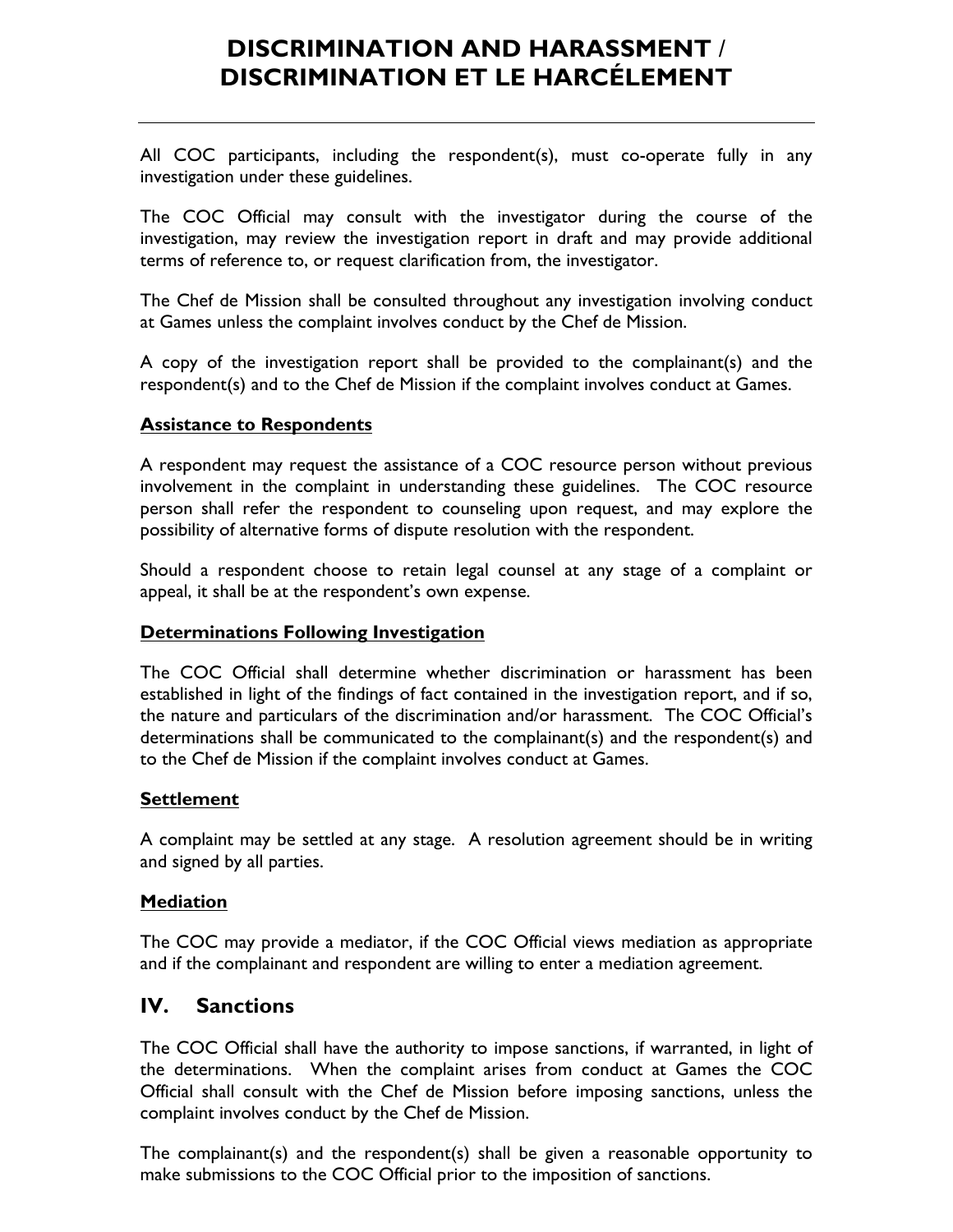Sanctions may include, but are not limited to:

- a) a recommendation that a person's membership be revoked in accordance with the by-laws of the COC;
- b) temporary or permanent suspension from employment with COC, or from participation in some or all of the activities over which the COC has jurisdiction including the Olympic or Pan Am Games (hereinafter collectively referred to as "COC activities");
- c) the imposition of such temporary or permanent conditions on continued employment with COC, or participation in COC activities as the COC Official may view as appropriate; and/or
- d) the issuance of a warning and/or reprimand.

The COC Official shall provide the complainant(s) with such information about any sanctions imposed as is appropriate in the circumstances.

Should any sanction that the COC Official views as appropriate require a resolution to be passed by the COC Board of Directors, the COC Official shall take such action as is appropriate to have the matter placed before the Board for its consideration, but the matter will not be considered prior to any appeal under these guidelines.

### **V. Interim Measures**

The COC Official may impose interim measures pending the investigation and disposition of a complaint, if the COC Official is of the view that the imposition of such measures is in the best interest of the complainant(s), respondent(s) and/or COC.

Interim measures are not sanctions, and they may take many forms, including but not limited to:

- a) the imposition of conditions upon the continued participation of the respondent(s) in the activities or work of the COC;
- b) suspension of the respondent(s) from participation in the activities or work of the COC, with or without pay in the case of employees, or under such other terms as are seen to be appropriate; and/or
- c) security arrangements.

The COC Official shall consult with the Chef de Mission before the imposition of interim measures which may have an impact on any member of the Canadian Team at an Olympic or Pan American Games.

### **VI. Appeals**

An appeal under these guidelines will be heard and determined by a three person ad hoc Appeal Committee appointed by the Board (hereinafter the "Appeal Committee"). None of the persons hearing the Appeal shall have had prior involvement in the matter.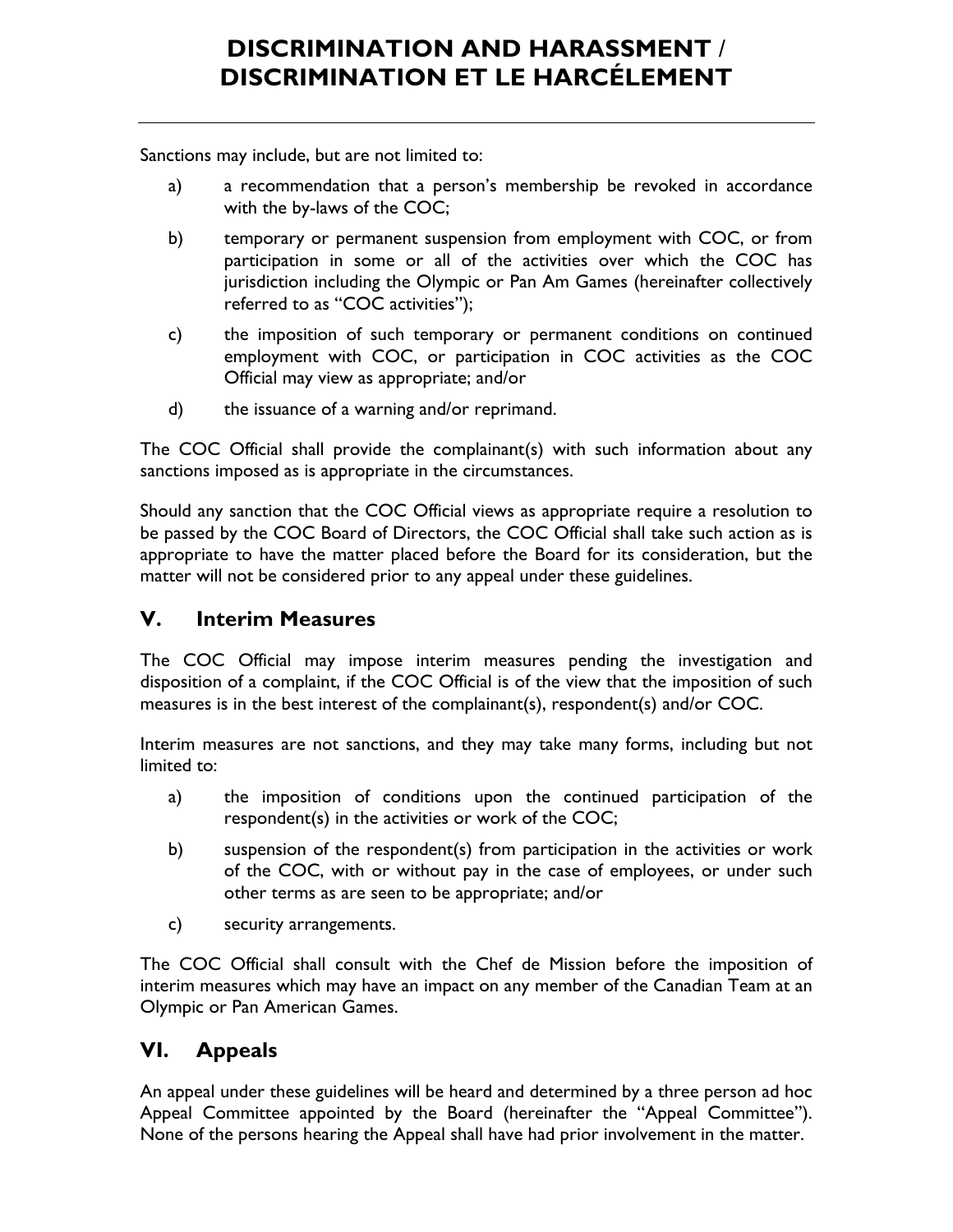#### **Grounds for Appeal by Respondents**

A respondent may appeal the COC Official's determination (s) on the following grounds only:

- a) that the investigation was conducted in an unfair or biased manner contrary to the rules of natural justice; or
- b) that the findings of fact contained in the investigation report are insufficient to support a determination that discrimination or harassment has been established.

In an appeal by the respondent from the COC Official's determination(s), the complainant shall be entitled to participate as a respondent in the appeal.

A respondent may also appeal from the sanction(s) imposed or recommended following a complaint. In such an appeal, the complainant shall be advised by the COC Official that an appeal has been filed, and shall be entitled to make written representations, but shall not be entitled to participate as a respondent in the appeal. There shall be no appeal from any finding of fact contained in the investigation report.

#### **Grounds for Appeal by Complainants**

A complainant may appeal the COC Official's determination(s) on the following grounds only:

- a) that the investigation was conducted in an unfair or biased manner contrary to the rules of natural justice; or
- b) that the findings of fact contained in the investigation report ought to have resulted in a determination that discrimination or harassment has been established.

In an appeal by the complainant from the COC Official's determination(s), the respondent shall be entitled to participate as a respondent in the appeal.

A complainant may also appeal the COC Official's decision not to deal with a complaint. In such a case, the respondent shall not be identified in the appeal and shall not be entitled to participate as a respondent in the appeal.

There shall be no appeal from any finding of fact contained in the investigation report.

#### **Appeals from NSF's**

If a National Sports Federation's own policy so provides, an appeal may be taken from the determination(s) of and/or sanction(s) imposed by the NSF, provided that the NSF's policy on discrimination and harassment is consistent in all material respects with the COC Policy.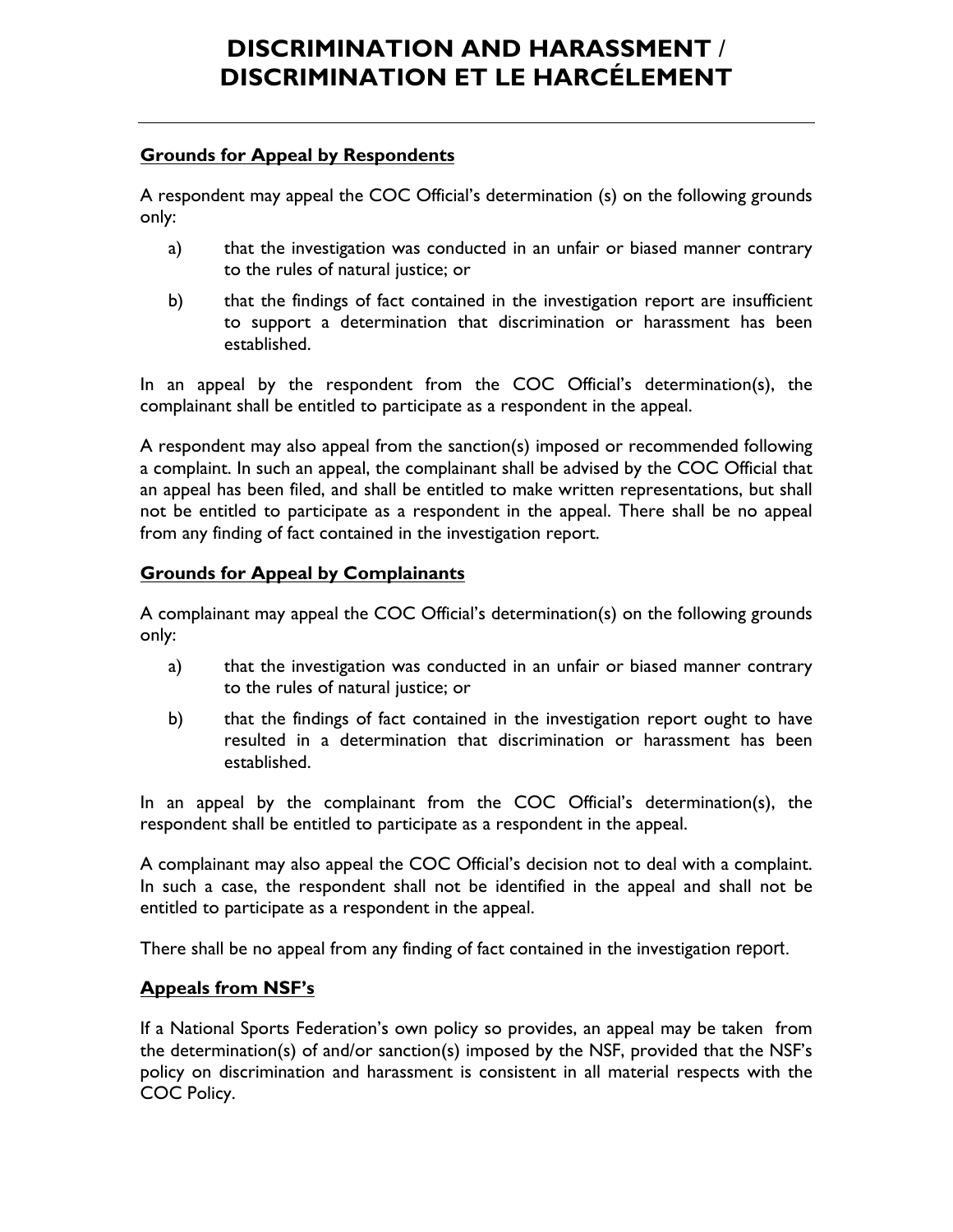#### **Notice of Appeals**

The notice of appeal must be made in writing to the COC CEO, within fourteen days of the appellant receiving notice of the COC Official's (or NSF's) decision with respect to sanctions, and must state the specific grounds for the appeal.

A copy of the notice of appeal shall be promptly provided to the President, the COC Official, the Chef of Mission if the appeal involves conduct at Games, and to every person entitled to participate as a respondent in the appeal.

#### **The Hearing**

The following persons may appear before the Appeal Committee at its in camera hearing and make representations in the appeal:

- a) the appellant(s);
- b) any person entitled to participate as a respondent in the appeal;
- c) the COC Official who may make representations with respect to the investigation of the appeal, the determinations and any sanctions imposed and/or recommended;
- d) the Chef de Mission who may make representations where the appeal involves conduct at the Games;
- e) if the appeal is from a decision by the NSF, the NSF may designate a representative to make representations on behalf of the NSF; and
- f) any other person invited by the Appeal Committee to make representations.

No member of the Appeal Committee having had any prior involvement in the complaint, or who is otherwise in conflict of interest, shall participate in the deliberations or decision in the appeal.

#### **Disposition of an Appeal**

The Appeal Committee's deliberations shall take place in camera. The appellant(s), respondent(s) if any, and the COC Official (or NSF representative) shall not be present during the deliberations.

The Appeal Committee, by a majority of votes cast, may:

- a) dismiss the appeal;
- b) substitute its own determination for the determination under appeal;
- c) substitute a sanction for the sanction under appeal; or
- d) remit the complaint for further investigation and/or for re-determination in accordance with its directions.

The Appeal Committee shall provide reasons for its disposition. Minority and dissenting reasons may also be provided.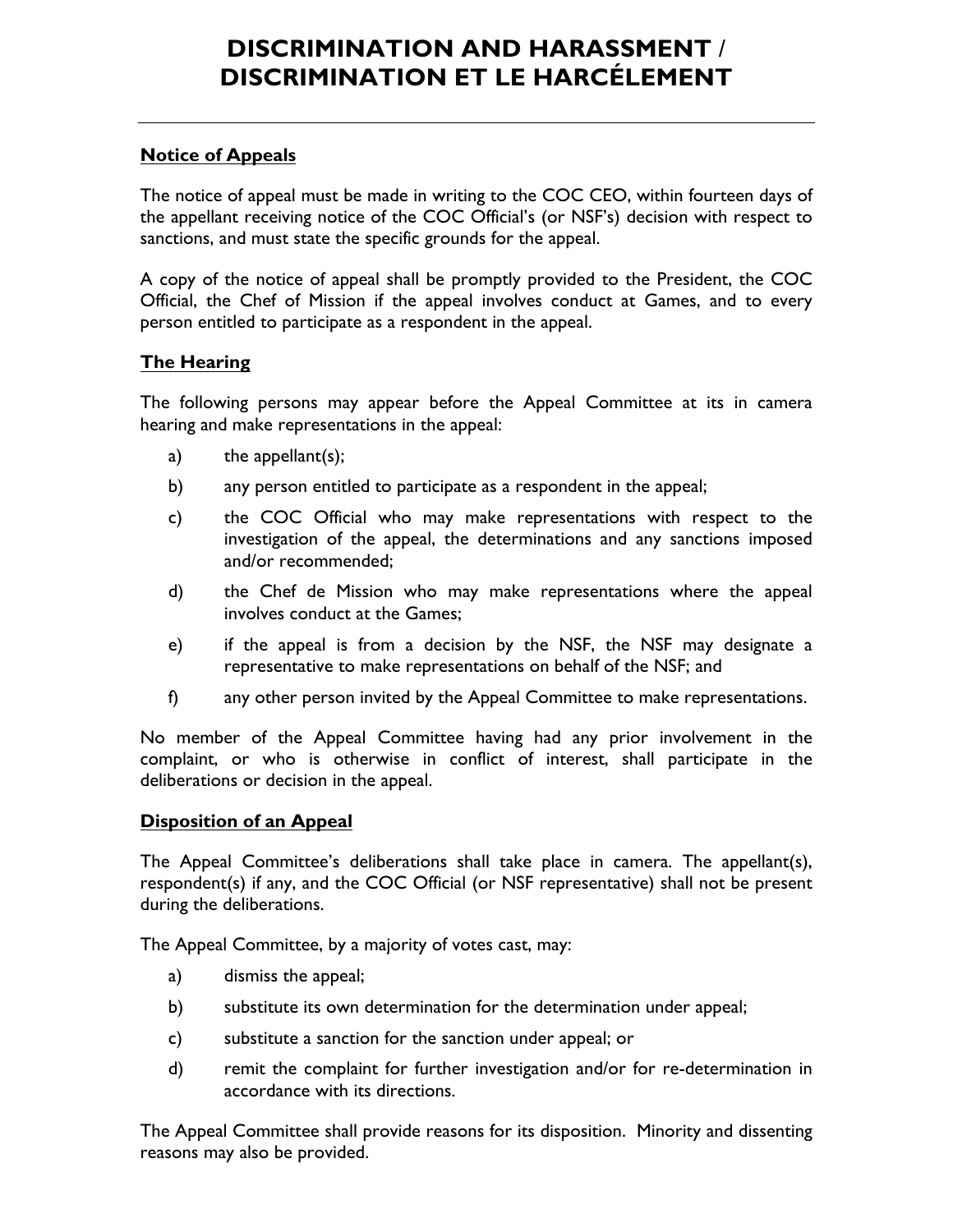A copy of the reasons shall be provided to the appellant, to any respondent in the appeal, to the NSF if applicable, and to the Chef de Mission if the appeal involves conduct at Games. In an appeal from sanctions, the COC Official shall give the complainant(s) such information about the disposition of the appeal as is appropriate in the circumstances.

#### **Appeal Summaries**

It is desirable to publish a summary of each appeal and the reasons for disposition on a timely basis and when this is done, it shall be in such a form as to protect the identities of individuals involved.

### **VII. Record Keeping**

The CEO shall keep a secure record of every report and complaint under these guidelines. The record shall contain all relevant documentation, including:

- a) details of the report(s) and/or a copy of the complaint(s);
- b) the response(s), if any;
- c) the terms of reference of the investigator, if any;
- d) the interim measures, if any;
- e) any witness statements;
- f) the investigation report, if any;
- g) the terms of any informal resolution or written resolution agreement;
- h) the COC Official's determinations, if any;
- i) the sanctions imposed, if any;
- j) all other correspondence;
- k) any appeal(s) filed;
- l) any material filed in an appeal; and
- m) any minutes of the COC Board of Directors.

### **VIII. Confidentiality**

To the extent possible, reports, complaints, witness statements and other documents produced under these guidelines shall be held in confidence by COC.

However, no absolute guarantees of confidentiality may be made by COC. Circumstances in which information may be shared include:

- a) when criminal conduct may be involved;
- b) when child abuse may have occurred;
- c) when It is felt to be necessary to protect others from harassment or discrimination;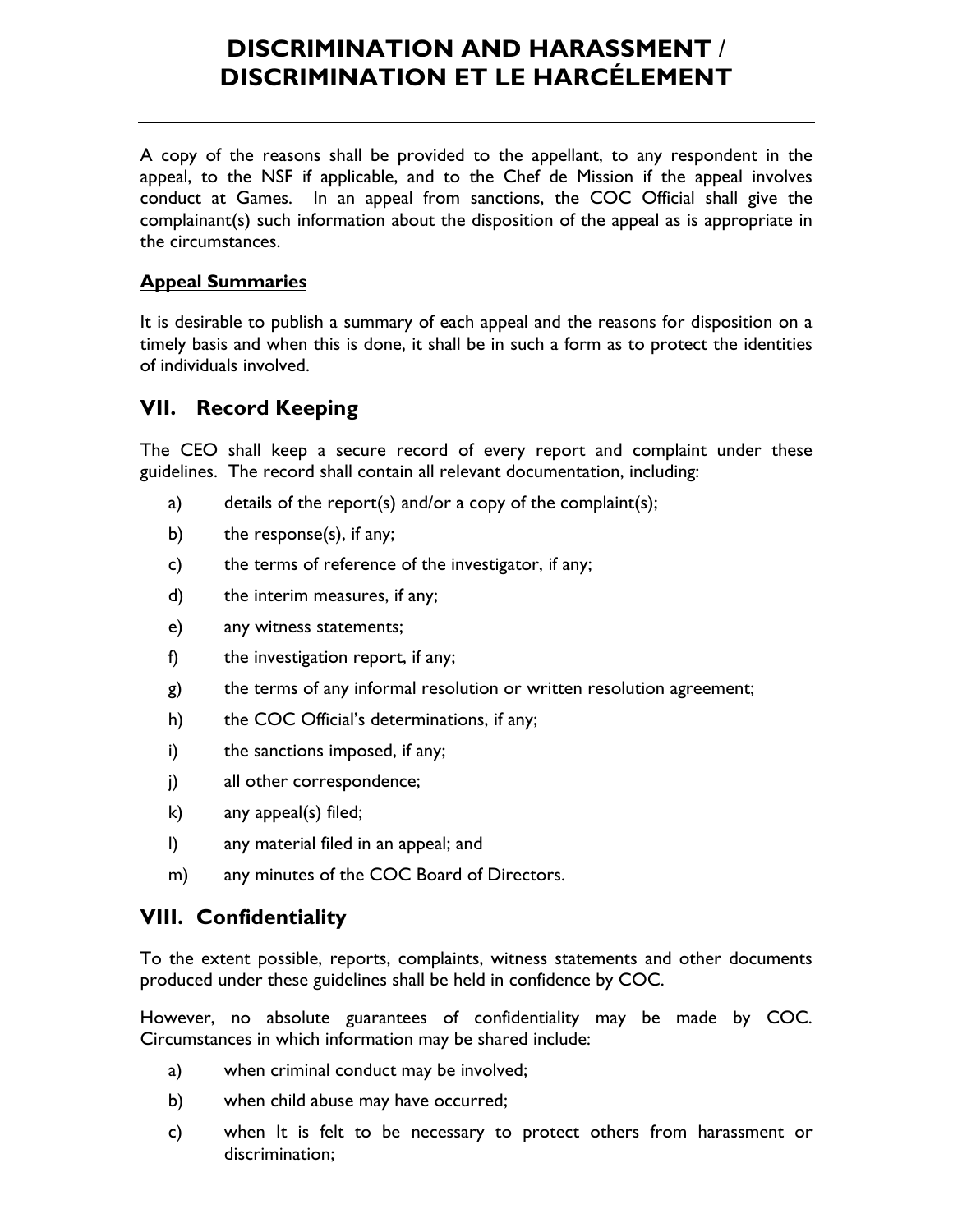- d) when required to ensure fairness or natural justice in the procedures contemplated by these guidelines;
- e) in the course of an investigation by a law enforcement agency;
- f) to protect the interests of the COC; and
- g) when required by law.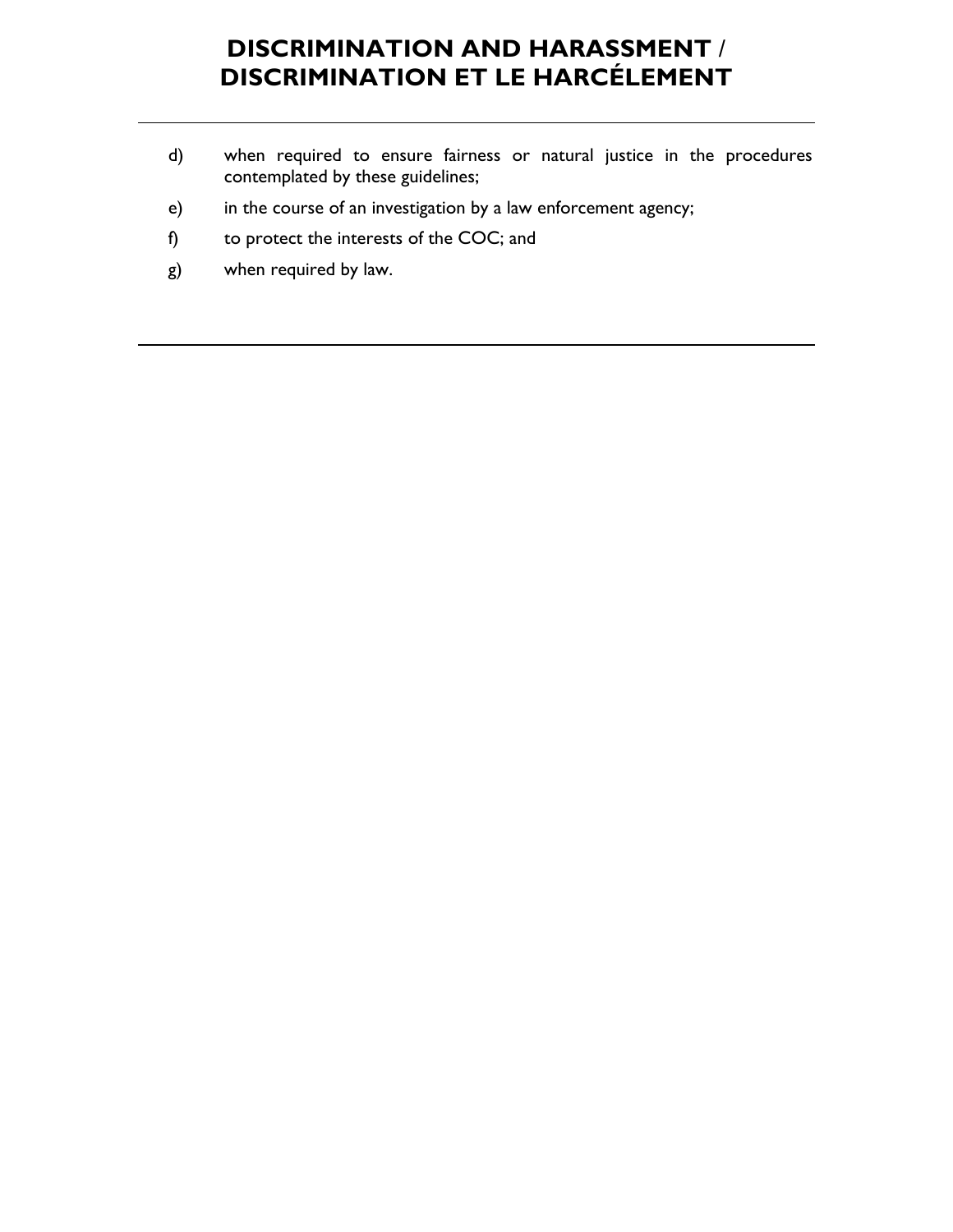de discrimination pour des motifs illicites, women if **our existence of des company of the set of the set of the set of the set of the set of the set of the set of the set of the set of the set of the set of the set of the DISCRIMINATION ET LE SECONDE DE LA SIGNE DE LA SITUATION ET LA SIGNATURA PROFETE DE LA SITUATION DE LA SIGNATUR** Le COC s'est engagé à créer et à maintenir un environnement exempt de harcèlement origine, la couleur, l'origine ethnique igue et tout autre motif de discrimination et de harcèlement interdits par les lois en zueur.

## **1.9 DÉCLARATION DE POLITIQUE SUR LA DISCRIMINATION ET LE HARCÈLEMENT**

### **IX. Définitions**

#### **Participants du COC**

Les présentes directives s'appliquent à tous les participants du COC, y compris toutes les personnes engagées dans toute fonction rémunérée ou bénévole pour le COC ou sous l'autorité du COC. Sans limiter la portée de ces directives, les participants du COC comprennent :

- e) tous les athlètes susceptibles d'être nommés dans une équipe participant à des compétitions sportives relevant de la compétence du COC, ou de faire partie d'une telle équipe;
- f) toutes les personnes qui travaillent avec ces équipes ou avec ces athlètes, y compris les entraîneurs, le personnel médical et paramédical et le personnel de soutien;
- g) les employés du COC et les personnes liées par contrat au COC;
- h) les administrateurs, les membres et les bénévoles du COC.

La politique et les directives du COC s'appliquent aux participants du COC en tout temps, durant la période où ils travaillent dans le sport et également au cours des autres activités où leur conduite peut toucher l'environnement sportif.

#### **Personne responsable**

Une personne responsable est un participant du COC exerçant une autorité sur une personne, ou ayant la confiance de cette personne, susceptible de faire l'objet de discrimination ou de harcèlement, par exemple les chefs d'équipe, les entraîneurs, le personnel médical et paramédical, les parents, ainsi que les autres bénévoles et surveillants.

#### **Discrimination**

La discrimination est toute distinction, intentionnelle ou non, reposante sur des motifs illicites, qui impose à une personne, mais pas aux autres des charges, des obligations ou des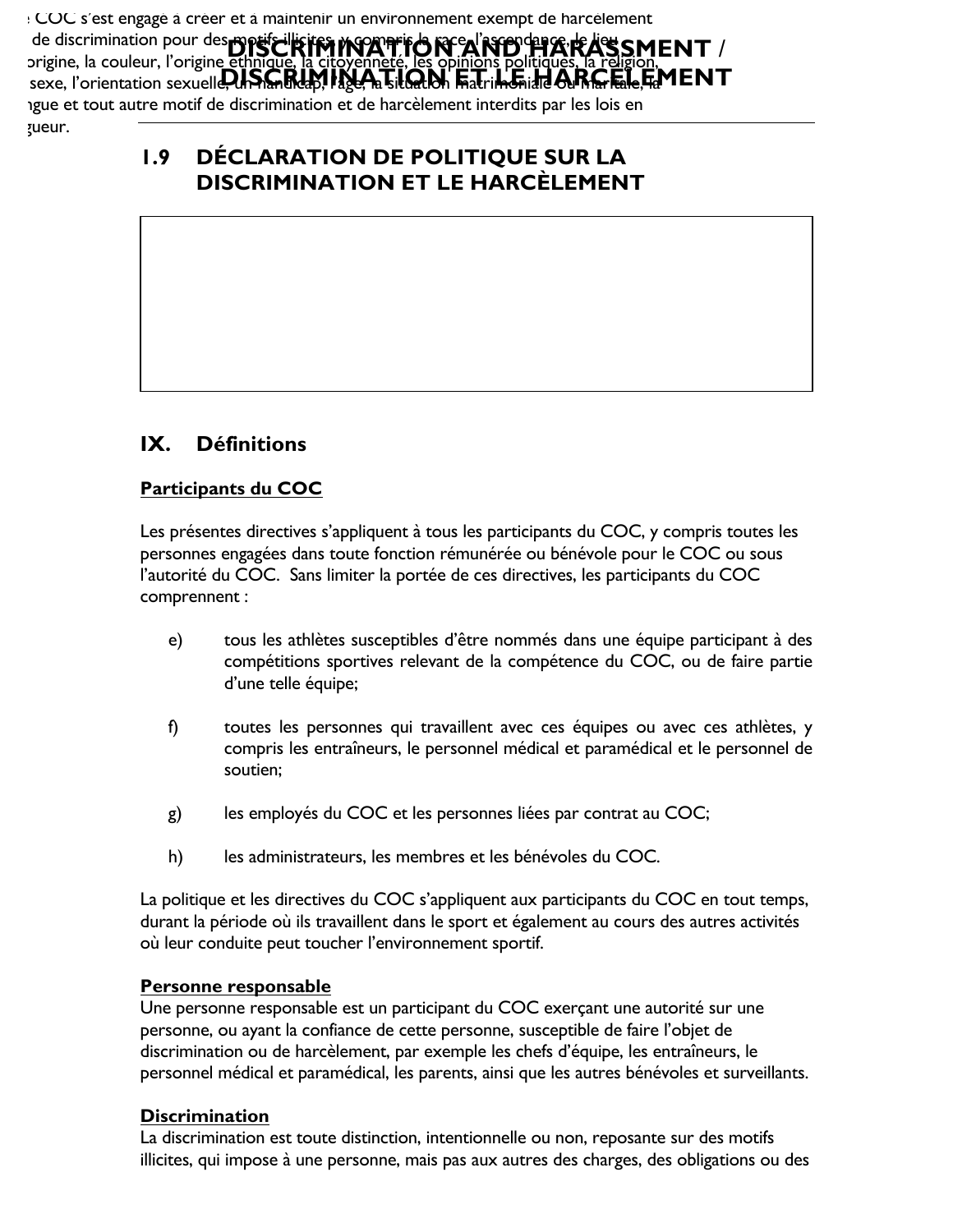désavantages, ou qui interdit ou limite à cette personne, l'accès à des possibilités, à des bénéfices et à des avantages accessibles aux autres.

Les motifs illicites de discrimination en vertu de la politique du COC sont les suivants :

- a) âge (*a l'exception des athlètes, a la même définition que dans la législation sur les droits de la personne*)
- b) origine;
- c) citoyenneté;
- d) couleur;
- e) croyance;
- f) incapacité;
- g) origine ethnique;
- h) langue *(sauf quand la langue est une condition de qualification pour l'emploi ou la fonction);*
- i) état matrimonial ou situation de famille (*y compris les unions de fait sans exclure les politiques anti-népotisme*)
- j) lieu d'origine;
- k) opinion politique;
- l) race;
- m) sexe *(y compris les femmes enceintes);*
- n) orientation sexuelle.

La politique du COC s'applique aussi à tout autre motif de discrimination interdit par les lois en vigueur.

L'énoncé de politique et les directives du COC n'influent en rien sur les règles du sport des membres, la sélection d'équipes basée sur la performance ou les règlements du CIO.

#### **Harcèlement**

Le harcèlement est une forme de discrimination et désigne une conduite transgressive associée ou non à un motif illicite qui affecte négativement l'environnement sportif ou qui produit des effets néfastes sur cet environnement pour les personnes qui font l'objet du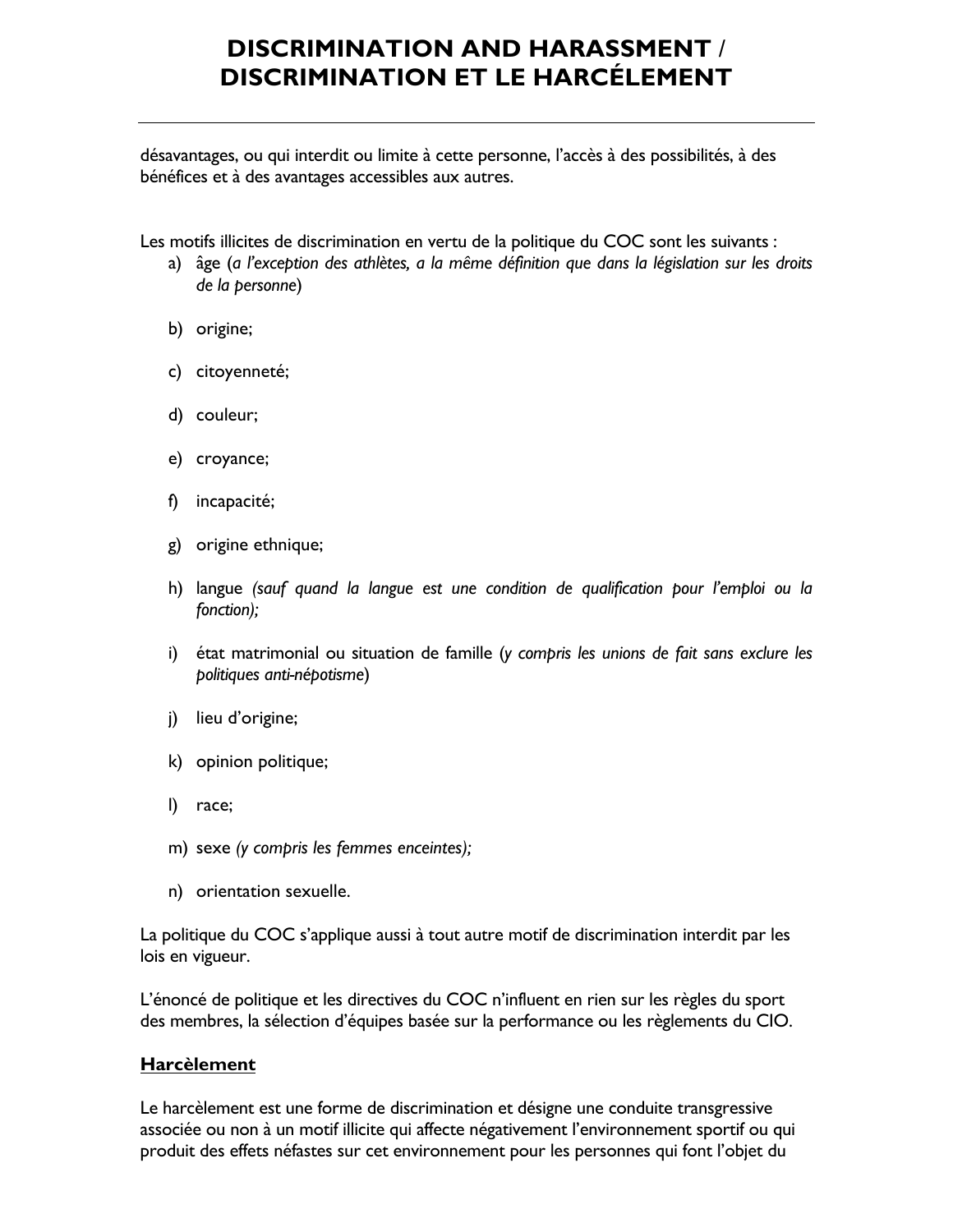harcèlement dont l'auteur sait ou devrait raisonnablement savoir que pareil comportement est importun.

Le harcèlement peut prendre de nombreuses formes, mais il comporte souvent une conduite, des commentaires ou des affichages qui sont insultants, intimidants, humiliants, blessants, avilissants, abaissants, malveillants et dégradants ou qui offensent, gênent, humilient ou embarrassent une personne ou un groupe de personnes. Voici des exemples de harcèlement :

- h) remarques, plaisanteries, surnoms, insinuations ou sarcasmes importuns liés ou non à un motif illicite, comme l'âge, l'orientation sexuelle, la race, les origines et les opinions politiques d'une personne;
- i) abus ou menaces écrites ou verbales liés ou non à un motif illicite;
- j) insultes de nature raciale ou ethnique ou d'autres types d'insultes ;
- k) affichages pouvant être offensants et qui sont liés ou non à des motifs illicites, par exemple des affiches ou des graffitis de nature sexuelle, raciale, ethnique ou religieuse;
- l) utilisation d'un langage qui renforce les stéréotypes, qu'ils soient basés ou non sur des motifs illicites;
- m) vandalisme ou agressions physiques causés ou non par des motifs illicites;
- n) comportement condescendant ou paternaliste lié ou non à des motifs illicites qui ébranle le respect de soi ou qui nuit au rendement et aux conditions de travail.

La discipline dans l'entraînement est une partie indispensable du sport de haute performance qui ne doit pas être confondue avec la discrimination ou le harcèlement. Toutefois, il est capital que les responsables :

- e) fixent et communiquent à tous les participants des normes de performance, des critères de sélection, des règles et des règlements non discriminatoires;
- f) assurent que l'entraînement qui comporte divers contacts physiques s'effectue dans les conditions appropriées et seulement après avoir sollicité et obtenu les consentements avisés;
- g) soient conséquents en prenant des mesures correctives ou en imposant des sanctions, sans discrimination basée sur des motifs illicites ni harcèlement;
- h) utilisent un langage non discriminatoire et s'adressent aux personnes par leur nom et évitent d'employer un jargon méprisant ou des termes injurieux.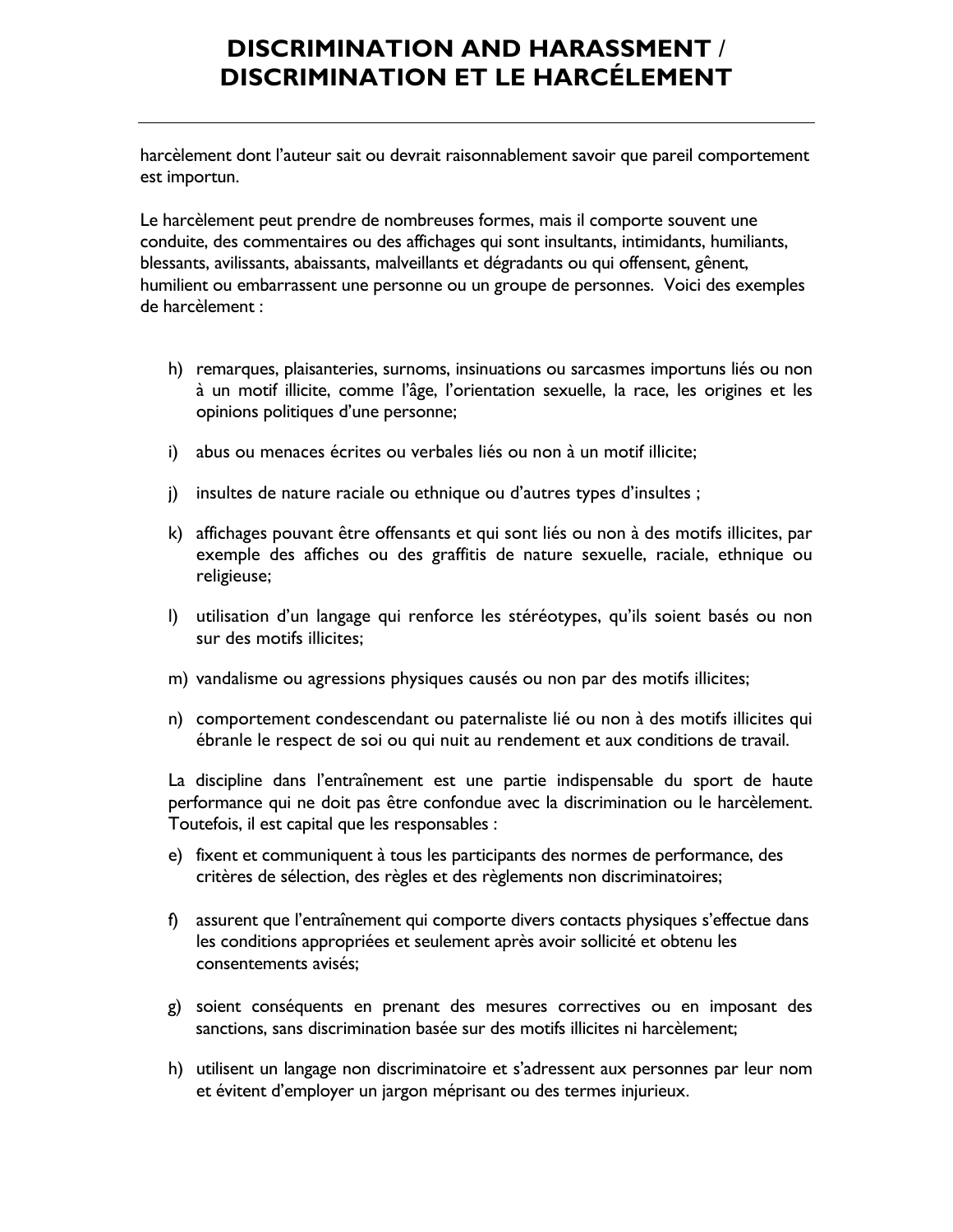#### **Harcèlement sexuel**

- d) Le harcèlement sexuel consiste en des propositions sexuelles, des demandes de faveurs sexuelles ou d'autres conduites verbales ou physiques importunes de nature sexuelle ou reliées au sexe de la personne, lorsque :le fait de signaler ou de repousser cette conduite peut influer sur les décisions concernant la personne;
- e) la conduite a pour but ou a l'effet d'entraver la performance de la personne;
- f) la conduite nuit à l'environnement.

On peut citer les exemples précis suivants :

- j) conduite criminelle comme la traque furtive et les agressions physiques ou sexuelles ou les mauvais traitements;
- k) commentaires déplacés sur le corps ou l'apparence d'une personne;
- l) questions ou commentaires sur la sexualité, les préférences, sexuelles ou autres, d'une personne;
- m) regards concupiscents et autres gestes obscènes ou suggestifs;
- n) promesses ou menaces en fonction du consentement à des faveurs sexuelles;
- o) graffitis de nature sexuelle ou sexiste ou tout affichage de matériel ou d'illustrations explicitement sexuels;
- p) contact physique importun, y compris les touchers, les baisers, les caresses et les pincements;
- q) flirt, remarques sexuelles, invitations ou demandes importunes, directes ou explicites;
- r) emploi d'un langage sexuel déplacé ou méprisant.

#### **Représailles**

Les représailles ou les menaces de représailles sont un facteur aggravant de tous les cas de discrimination ou de harcèlement, en particulier lorsque l'auteur de ces représailles ou menaces de représailles est une personne responsable.

Voici des exemples de représailles :

- a) mesures de vengeance visant à punir une personne qui a rendu compte de discrimination ou de harcèlement;
- b) menace de vengeance visant à dissuader une personne de rendre compte de discrimination ou de harcèlement.

Dans les situations de harcèlement sexuel, les représailles peuvent également comprendre :

a) les mesures de vengeance visant à punir une personne qui a repoussé des propositions sexuelles ;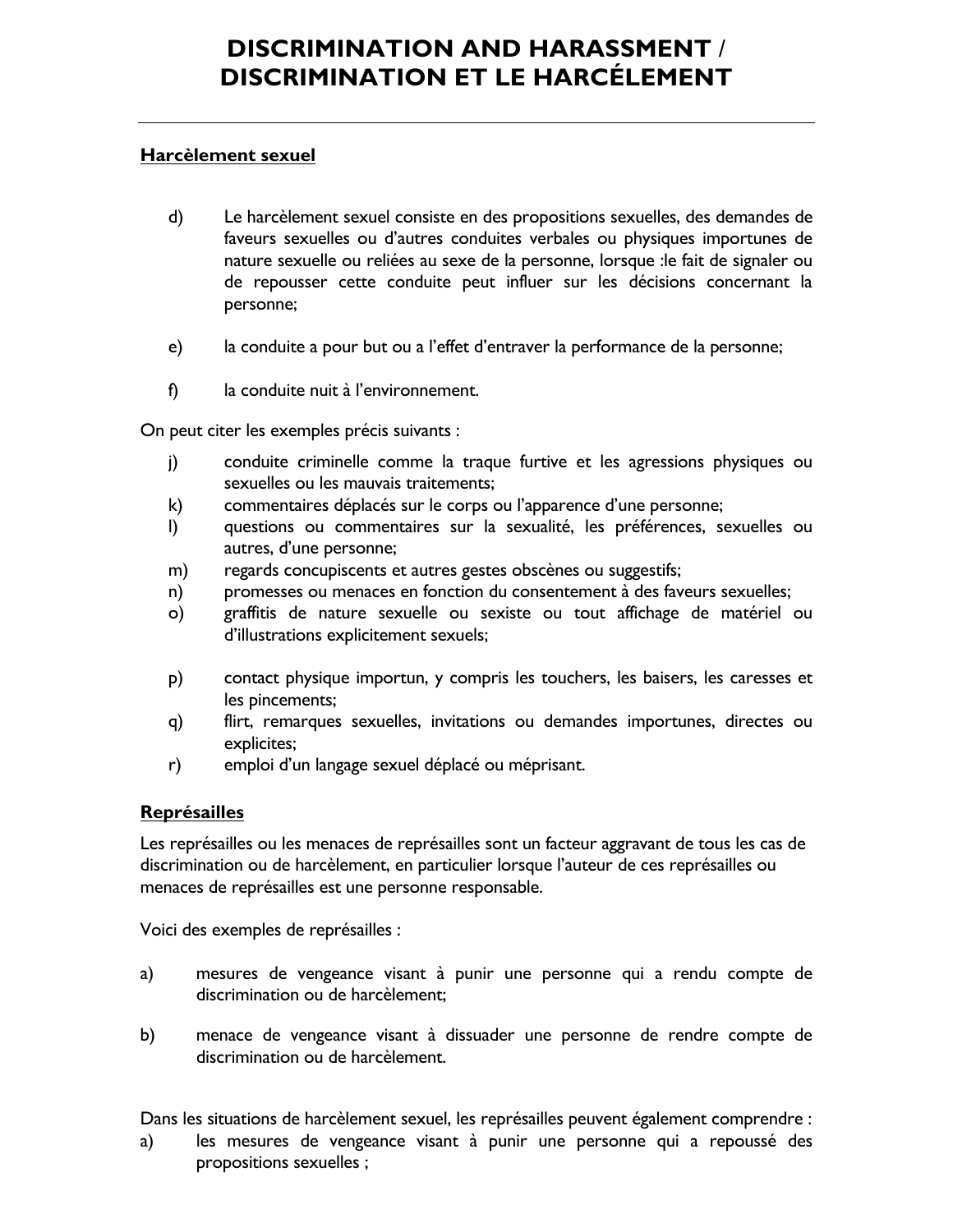b) des menaces de vengeance si des propositions sexuelles sont repoussées.

Aux fins des présentes directives, la présentation d'une plainte injustifiée doit également être considérée comme des représailles.

#### **Négligence**

Si une personne responsable est au courant ou devrait raisonnablement être au courant de l'existence possible de discrimination ou de harcèlement et qu'elle néglige de prendre les mesures qui s'imposent, la personne responsable a fermé les yeux sur la discrimination ou sur le harcèlement et elle est passible des sanctions prévues dans ces directives.

### **X. Prévention et intervention**

La prévention et l'intervention sont essentielles pour créer un environnement sportif exempt de discrimination et de harcèlement. Le COC doit présenter un modèle positif. Les participants du COC doivent :

- d) communiquer l'objectif du COC consistant à créer et à maintenir un environnement sportif exempt de discrimination et de harcèlement;
- e) faire preuve de bon jugement et prendre les mesures qui s'imposent de concert avec une personne-ressource du COC s'ils prennent connaissance d'un cas de discrimination ou de harcèlement;
- f) assurer le suivi, de concert avec une personne-ressource du COC, lorsqu'un cas de discrimination ou de harcèlement est soupçonné ou qu'une rumeur circule à cet effet, en étant conscients que les personnes qui font l'objet de discrimination ou de harcèlement sont souvent réticentes à le signaler.

### **XI. Procédure pour la soumission de plaintes**

#### **Réception de rapports**

On encourage tous les participants du COC à rendre compte des cas soupçonnés de discrimination et de harcèlement. Ces rapports doivent être adressés au chef de la direction ou au président du COC, ou à toute autre personne responsable.

Toute personne qui reçoit ces rapports doit rapidement les porter à l'attention du chef de la direction ou du président.

Tout rapport ou toute plainte découlant de la conduite d'un membre de l'équipe canadienne lors de Jeux olympiques ou de Jeux panaméricains (ci-après mentionnée comme « conduite durant les Jeux») doit être rapidement porté à l'attention du chef de mission, à moins que la plainte ne concerne la conduite du chef de mission.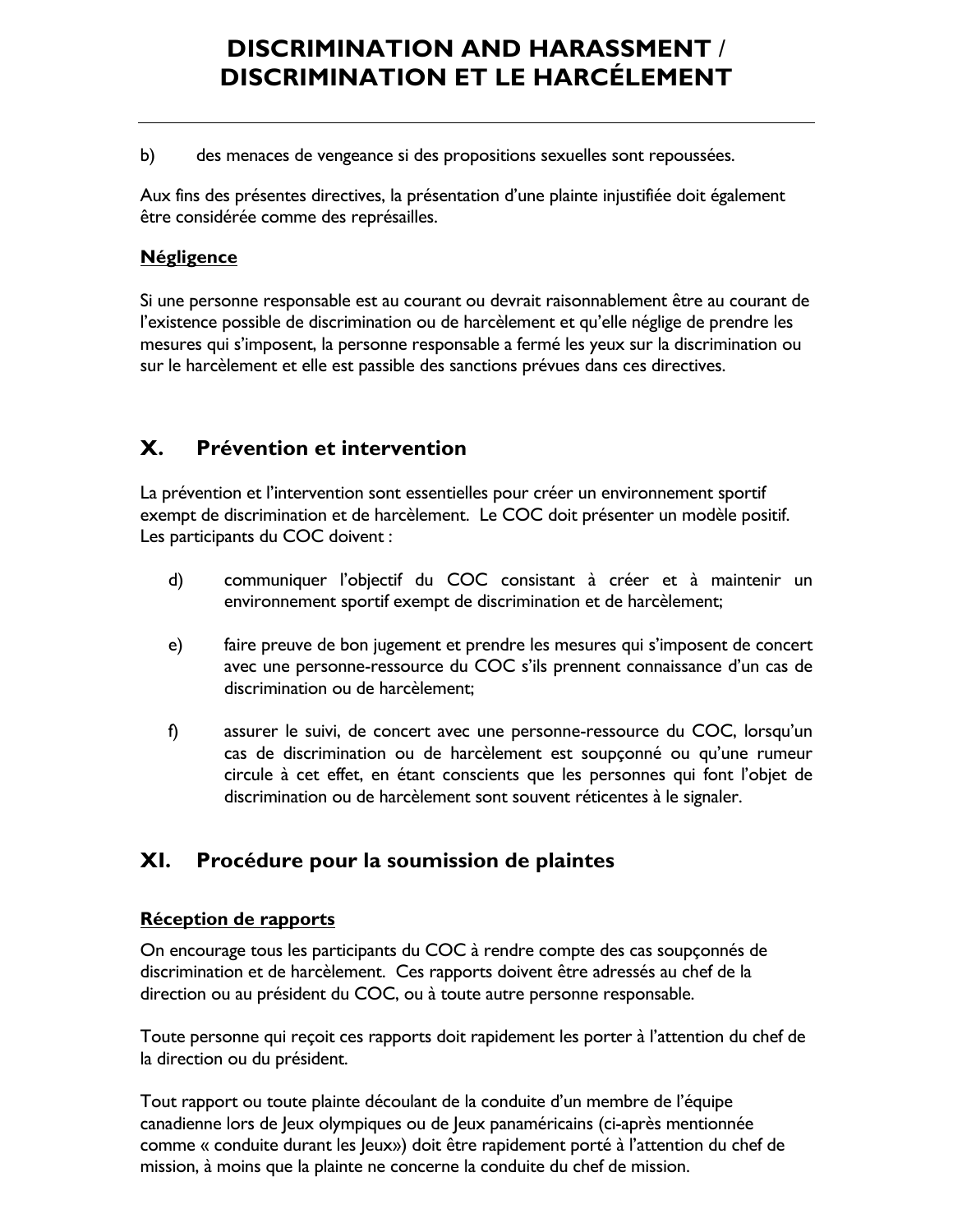#### **Aide aux plaignants**

Un plaignant peut demander l'aide d'une personne-ressource du COC afin de comprendre les présentes directives, de se résoudre à porter plainte le cas échéant et de rédiger la plainte écrite. La personne-ressource doit diriger le plaignant vers un service de consultation sur demande, et elle peut au besoin envisager la possibilité d'autres formes de résolution de différend avec le plaignant selon la plainte.

Si le plaignant décide d'obtenir les services d'un conseiller juridique à tout moment de la plainte ou de l'appel, il doit le faire à ses frais.

#### **La plainte**

Bien que toute personne puisse rendre compte de discrimination ou de harcèlement, une plainte ne peut être déposée que par les personnes touchées par la prétendue discrimination ou le prétendu harcèlement, ou par le chef de la direction au nom du COC.

Une plainte doit être écrite et signée par le plaignant ou par le chef de la direction si la plainte est déposée au nom du COC. La plainte doit être présentée au président ou au chef de la direction du COC.

La plainte doit comprendre la description précise de la discrimination ou du harcèlement, dont les détails de l'incident ou des incidents, comme les dates, les heures, les lieux, la description des actes, un compte rendu des dialogues, le nom du ou des auteurs et de tous les témoins ou des autres personnes qui peuvent également avoir subi la discrimination ou

le harcèlement. La plainte doit également comprendre toute action corrective prise avant la soumission de ladite plainte.

Les parties d'une plainte sont le COC, le ou les défenseurs et le ou les plaignants, le cas échéant. Le plaignant peut abandonner la plainte en tout temps. Toutefois, une plainte abandonnée par le plaignant peut être poursuivie par le chef de la direction au nom du COC si le COC n'en approuve pas l'abandon.

#### **Traitement de la plainte**

La personne responsable du traitement de la plainte (ci-après le «représentant du COC») peut être :

- c) le chef de la direction, lorsque la plainte concerne la conduite d'un employé du COC ou d'une personne liée par contrat au COC autre que le chef de la direction;
- d) dans tous les autres cas, le représentant du COC doit être le président (ou si une plainte concerne la conduite du président, un remplaçant nommé par les administrateurs (les deux vice-présidents et le trésorier) du COC pour exercer les fonctions de président en vertu des présentes directives). Le président (ou dans le cas d'une plainte impliquant le président, le remplaçant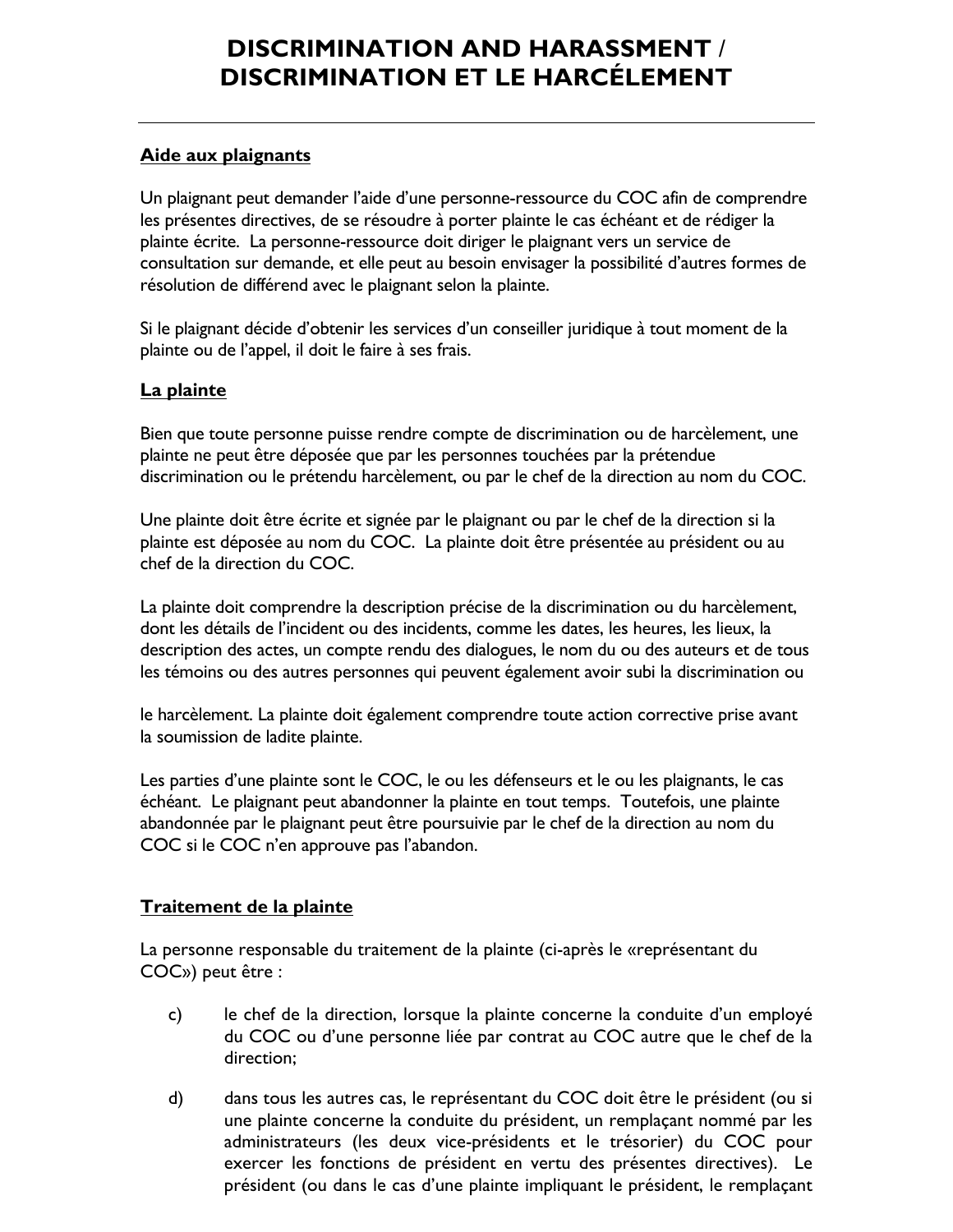de ce dernier) peut déléguer une partie ou la totalité des responsabilités du président (ou du remplaçant), en vertu de ces présentes directives, au chef de la direction, sauf si une plainte est déposée par ou contre le chef de la direction.

#### **Enquête suivant une plainte**

The COC Official may decide not to deal with a complaint:

Le représentant du COC peut décider de ne pas donner suite à une plainte :

- c) si, de l'avis du représentant du COC, les faits invoqués dans la plainte sont insuffisants, s'ils sont prouvés, pour établir la discrimination ou le harcèlement en vertu de la politique du COC;
- d) si, de l'avis du représentant du COC, l'enquête suivant la plainte n'est pas propice à l'objectif visé par la politique du COC dans de telles circonstances, soit en raison d'un délai important entre les événements prétendus et le moment de la plainte ou pour toute autre raison.

Dans tous les autres cas, le représentant du COC doit faire enquête à propos de la plainte ou nommer et donner mandat à un enquêteur d'étudier la plainte et de constater les faits.

Avant que l'enquête ne débute, le représentant du COC doit informer chaque défenseur de la plainte et fournir à chaque plaignant et défenseur une copie de la plainte écrite, de la politique du COC et des présentes directives, ainsi que du mandat de l'enquêteur, le cas échéant.

Avant que le rapport d'enquête ne soit produit, chaque défenseur doit avoir la possibilité raisonnable de répondre aux allégations. Si un défenseur décline cette possibilité, ou qu'il ne répond pas dans les délais prescrits, le rapport de l'enquêteur peut néanmoins être produit. Un défenseur peut avoir recours à n'importe quel moyen légal en vertu de la Loi sur les droits de la personne pour se défendre.

Tous les participants du COC, y compris le ou les défenseurs, doivent coopérer totalement à toute enquête en vertu des présentes directives.

Le représentant du COC peut consulter l'enquêteur au cours de l'enquête, étudier le rapport d'enquête en préparation et étendre le mandat de l'enquêteur ou lui demander des éclaircissements.

On doit consulter le chef de mission durant toute enquête concernant la conduite lors de Jeux, à moins que la plainte ne concerne la conduite du chef de mission.

Une copie du rapport d'enquête doit être fournie aux plaignants et aux défenseurs, ainsi qu'au chef de mission si la plainte concerne la conduite durant les Jeux.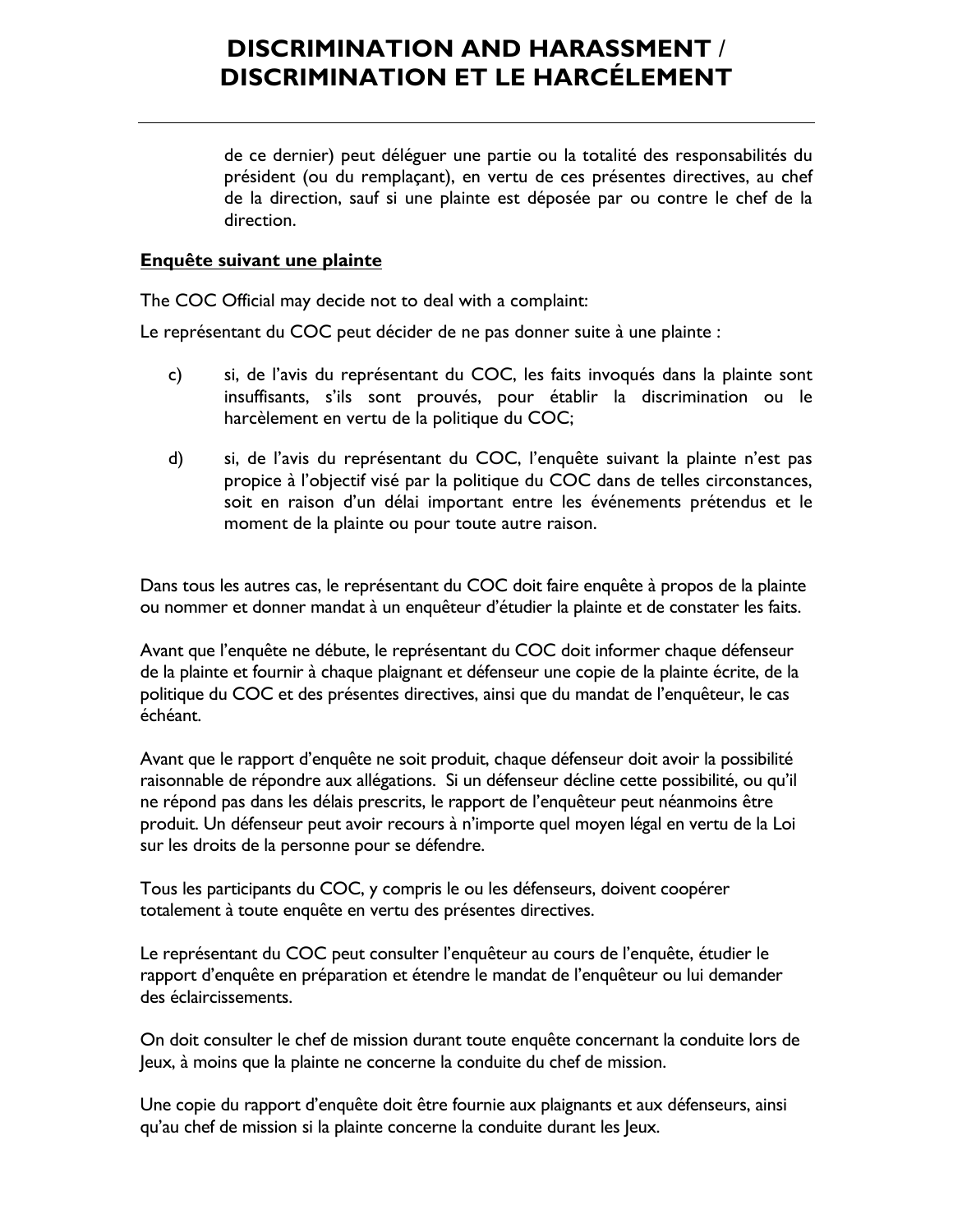#### **Aide aux défenseurs**

Un défenseur peut demander l'aide d'une personne-ressource du COC qui n'est pas impliquée dans la plainte afin de comprendre les présentes directives. La personneressource doit diriger le défenseur vers un service de consultation sur demande, et elle peut envisager la possibilité d'autres formes de résolution de différend avec le défenseur.

Si le défenseur décide d'obtenir les services d'un conseiller juridique à tout moment de la plainte ou de l'appel, il doit le faire à ses frais.

#### **Décisions suivant l'enquête**

Le représentant doit déterminer si la discrimination ou le harcèlement a été établi en fonction des constatations de fait contenues dans le rapport d'enquête et, dans l'affirmative, la nature et les précisions de la discrimination ou du harcèlement. Les décisions du représentant du COC doivent être communiquées aux plaignants et aux défenseurs, ainsi qu'au chef de mission si la plainte concerne la conduite durant des Jeux.

#### **Règlement**

Une plainte peut être réglée en tout temps. Un règlement doit être conclu par écrit et signé par toutes les parties.

#### **Médiation**

Le COC peut fournir un médiateur si le représentant du COC estime que la médiation est appropriée et si le plaignant et le défenseur concluent une entente de médiation.

### **XII. Sanctions**

Le représentant du COC doit avoir le pouvoir d'imposer des sanctions, si ces dernières sont justifiées, en fonction des décisions. Lorsque la plainte découle d'une conduite lors de jeux, le représentant doit consulter le chef de mission avant d'imposer les sanctions, à moins que la plainte ne concerne la conduite du chef de mission.

On doit donner aux plaignants et aux défenseurs la possibilité raisonnable de s'adresser au représentant du COC avant d'imposer les sanctions.

Les sanctions peuvent comprendre, entre autres :

- e) une recommandation pour que le statut de membre d'une personne soit révoqué en vertu des règlements du COC;
- f) une suspension temporaire ou permanente de l'emploi au COC ou de la participation à certaines ou à toutes les activités relevant de la compétence du COC, y compris les Jeux olympiques ou les Jeux panaméricains (ci-après mentionnés collectivement comme « activités du COC »);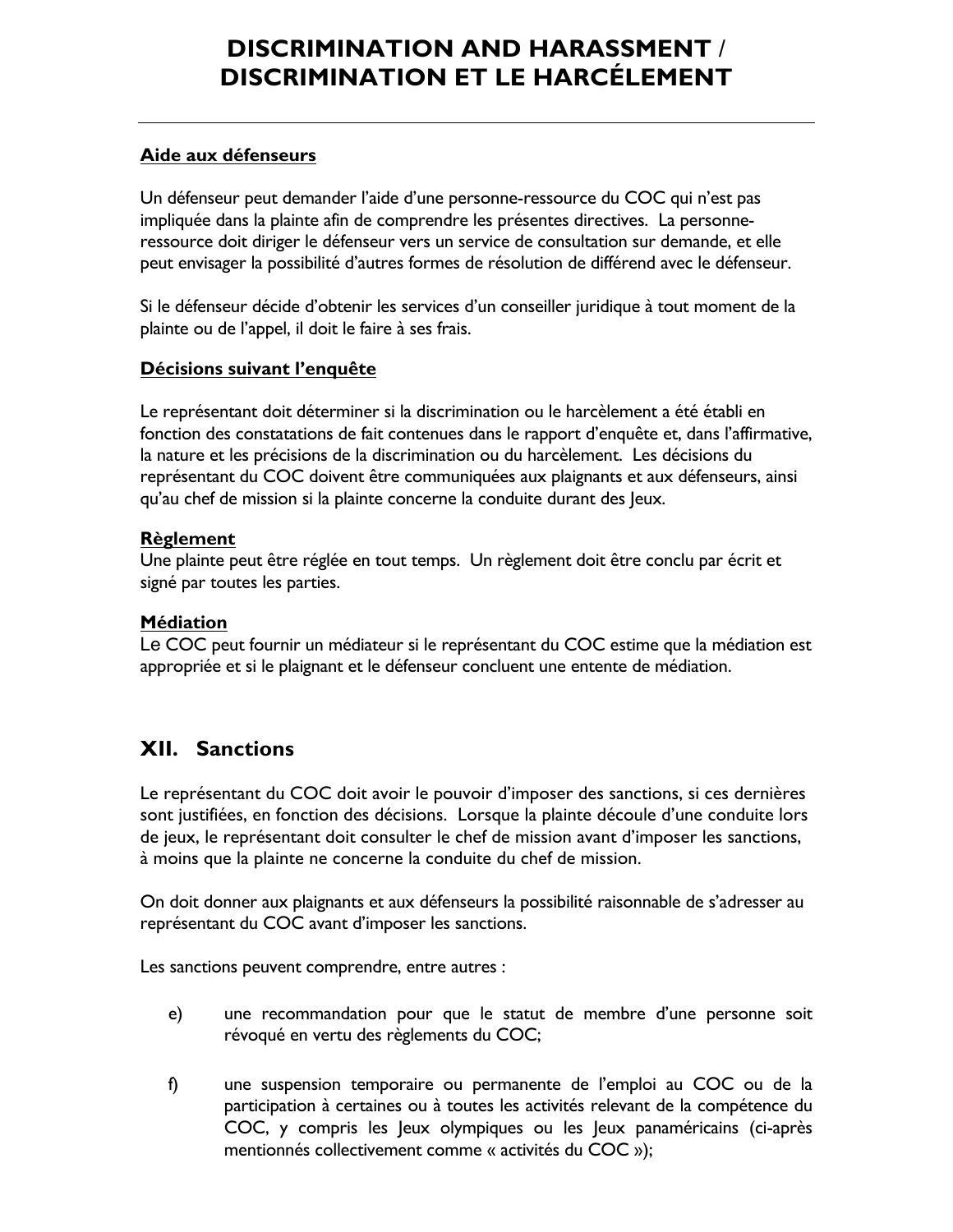- g) l'imposition de mesures temporaires ou permanentes concernant l'emploi au COC ou la participation aux activités du COC, telles que jugées appropriées dans les circonstances par le représentant du COC.
- h) l'émission d'un avertissement et (ou) d'une réprimande.

Le représentant du COC doit fournir aux plaignants l'information déterminant que toutes les sanctions imposées sont appropriées aux circonstances.

Si une sanction que le représentant du COC estime appropriée demande qu'un règlement soit conclu par le conseil d'administration du COC, le représentant du COC doit prendre les mesures qui s'imposent pour que la question soit étudiée par le conseil d'administration, mais la question ne sera pas abordée avant le règlement de tout appel en vertu des présentes directives.

### **XIII. Mesures provisoires**

Le représentant du COC peut prendre des mesures provisoires en attendant l'enquête et le dépôt d'une plainte s'il estime que de telles mesures répondent aux intérêts des plaignants et des défenseurs, et (ou) du COC.

Les mesures provisoires ne sont pas des sanctions et elles peuvent prendre de nombreuses formes, entre autres :

- d) l'imposition de conditions à la participation du défenseur aux activités ou au travail du COC;
- e) la suspension du défenseur de la participation du défenseur aux activités ou au travail du COC, avec ou sans rémunération, ou dans le cas des employés, selon des conditions jugées appropriées;
- f) des dispositions de sécurité.

Le représentant du COC doit consulter le chef de mission avant de prendre des mesures provisoires qui peuvent influer sur tout autre membre de l'équipe canadienne participant à des Jeux olympiques ou des Jeux panaméricains.

### **XIV. Appels**

Un appel, en vertu des présentes directives, sera entendu par un comité spécial de trois membres nommés par le conseil (ci-après désigné comme le « comité d'appel ») qui en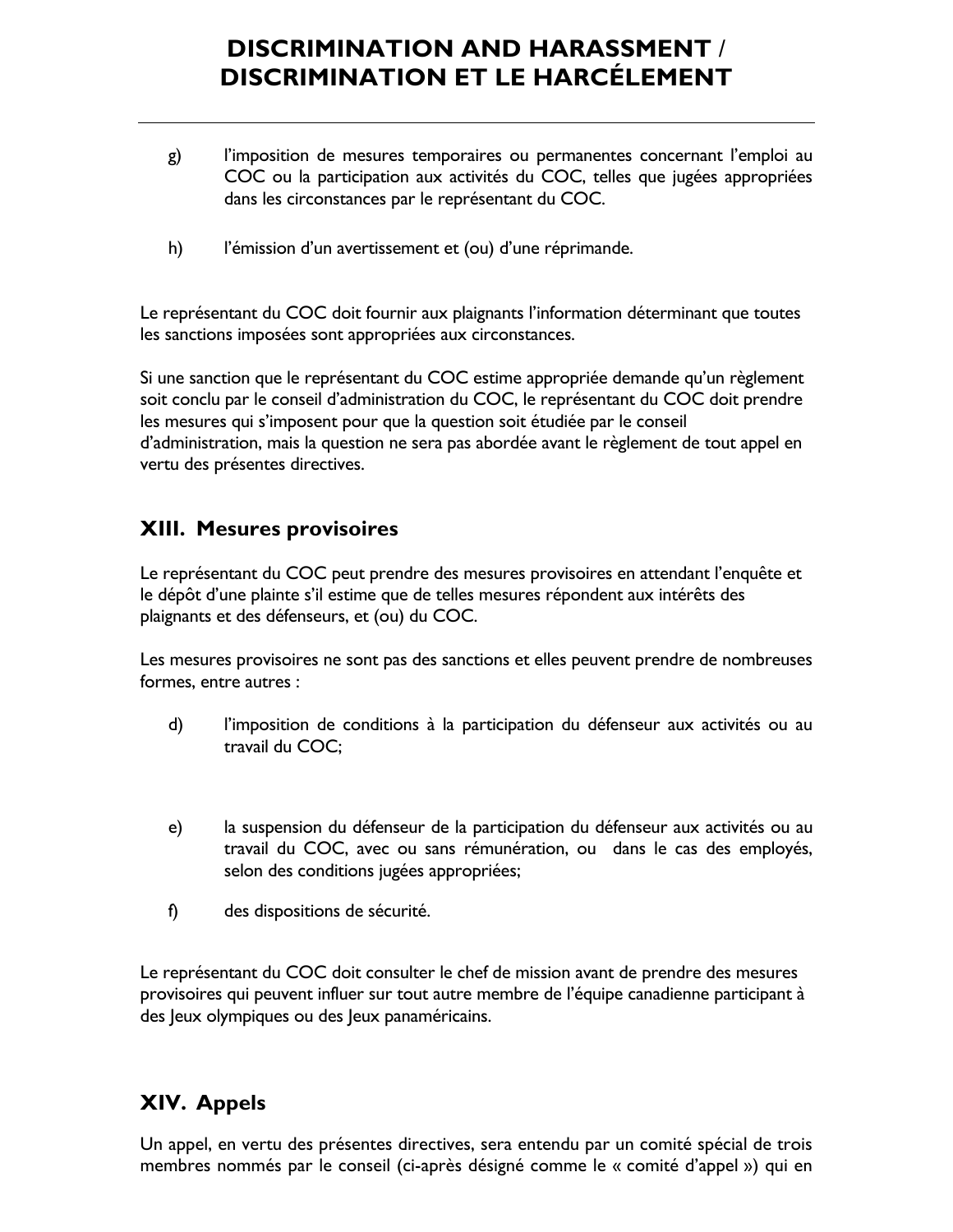déterminera également l'admissibilité. Aucune des personnes qui doivent entendre l'appel ne doit être impliquée dans la plainte.

#### **Motifs d'appel des défenseurs**

Un défenseur peut en appeler des décisions du représentant du COC pour les motifs suivants seulement :

- c) l'enquête a été menée d'une façon injuste et non impartiale contrairement aux règles du droit naturel;
- d) les conclusions relatives aux constatations de fait contenues dans le rapport d'enquête sont insuffisantes pour étayer la décision selon laquelle il a été établi qu'il y a eu discrimination ou harcèlement.

Lorsqu'un défenseur en appelle des décisions du représentant du COC, le plaignant doit avoir le droit de participer comme défenseur à l'appel.

Un défenseur peut aussi en appeler des sanctions imposées ou recommandées à la suite d'une plainte. Dans un tel appel, le plaignant doit être avisé par le représentant du COC qu'un appel a été déposé, doit avoir le droit de faire des représentations écrites, mais ne peut pas participer comme défenseur à l'appel. Il ne peut y avoir d'appel des constatations de fait contenues dans le rapport d'enquête.

#### **Motifs d'appel des plaignants**

Un plaignant peut faire appel des décisions du représentant pour les motifs suivants seulement :

- c) l'enquête a été menée d'une façon injuste et non impartiale contrairement aux règles du droit naturel;
- d) les conclusions relatives aux constatations de fait contenues dans le rapport d'enquête ont eu comme résultat une décision selon laquelle il a été établi qu'il y a eu discrimination ou harcèlement.

Lorsqu'un plaignant en appelle des décisions du représentant du COC, le défenseur peut participer comme défenseur à l'appel.

Un plaignant peut aussi en appeler de la décision du représentant du COC de ne pas traiter une plainte. Dans un tel cas, le défenseur ne sera pas identifié à l'appel et ne pourra pas participer comme défenseur à l'appel.

Il ne peut pas y avoir d'appel des constatations de fait contenues dans le rapport d'enquête.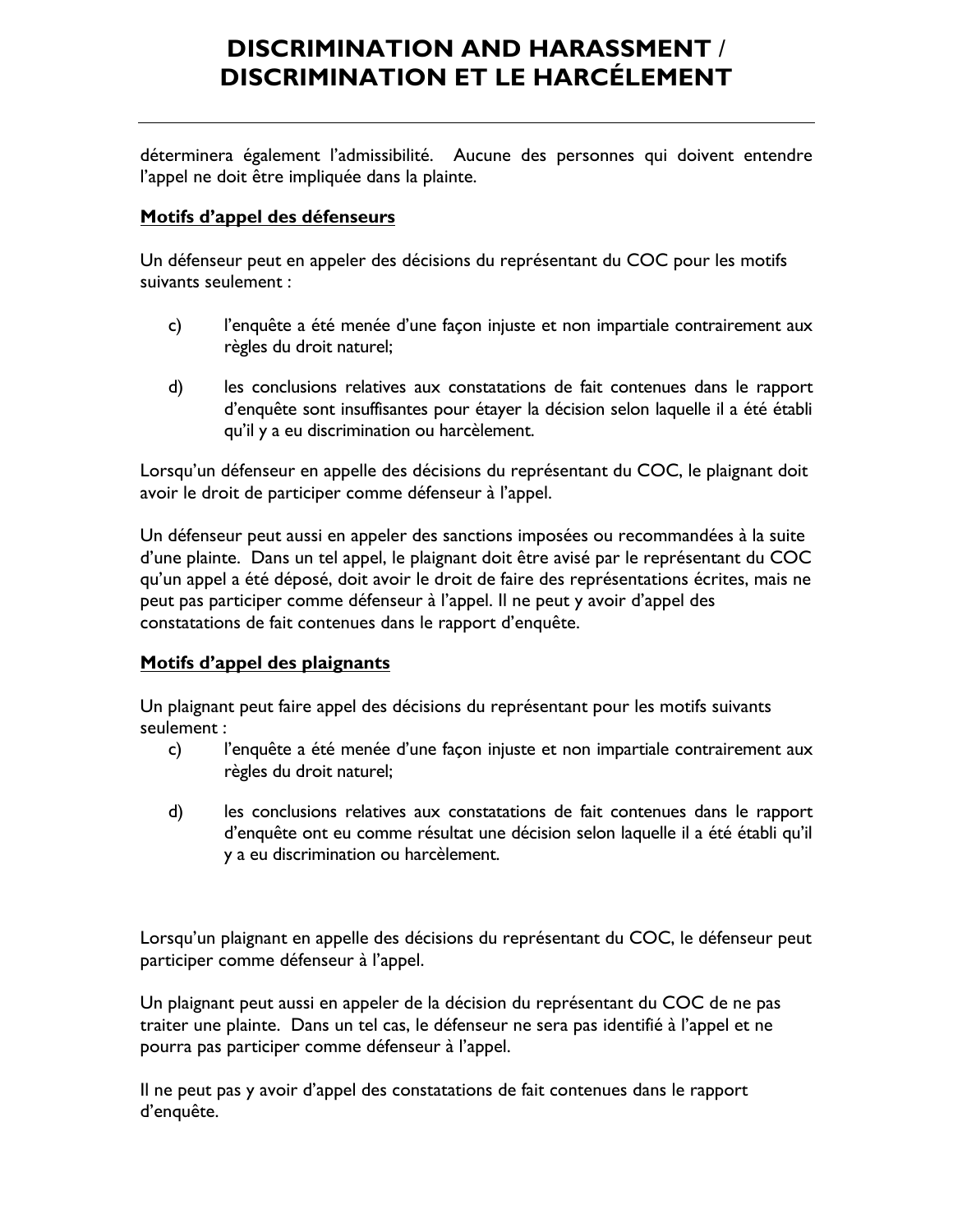### **Appel des FNS**

Si la politique d'une fédération nationale de sport le prévoit, un appel des décisions et des sanctions imposées par la FNS peut être entendu, à condition que la politique de la FNS sur la discrimination et le harcèlement soit compatible en tous points avec celle du COC.

### **Avis d'appel**

L'avis d'appel doit être donné par écrit au chef de la direction du COC dans les 14 jours qui suivent la réception, par la personne qui a déposé un appel, de l'avis de la décision du représentant du COC (ou des FNS) concernant les sanctions et doit indiquer les motifs spécifiques pour l'appel.

Une copie de l'avis d'appel devra être fournie promptement au président, au représentant du COC et au chef de mission, si l'appel concerne une conduite aux Jeux, et à chaque personne qui a le droit de participer comme défenseur à l'appel.

### **L'audition**

Les personnes suivantes peuvent comparaître devant le comité d'appel, à ses auditions à huis clos, et peuvent faire des représentations à l'appel :

- g) la ou les personnes qui ont déposé l'appel;
- h) toute personne qui a le droit de participer comme défenseur à l'appel;
- i) le représentant du COC qui peut faire des représentations concernant l'enquête de l'appel, les décisions et toutes les sanctions imposées ou recommandées;
- j) le chef de mission qui peut faire des représentations lorsque l'appel concerne une conduite aux Jeux;
- k) si l'appel concerne une décision rendue par une FNS, la FNS concernée peut désigner un représentant pour faire des représentations en son nom; et
- l) toute personne invitée par le comité d'appel à faire des représentations.

Aucun membre du comité exécutif du COC ayant été impliqué personnellement dans la plainte, ou qui est d'une façon ou d'une autre en conflit d'intérêts ne devra participer aux délibérations ou à la décision de l'appel.

#### **Disposition d'un appel**

Les délibérations du comité d'appel devront avoir lieu à huis clos. Les plaignants, les défenseurs, s'il y a lieu, et le représentant du COC (ou le représentant de la FNS) ne devront pas être présents pendant les délibérations.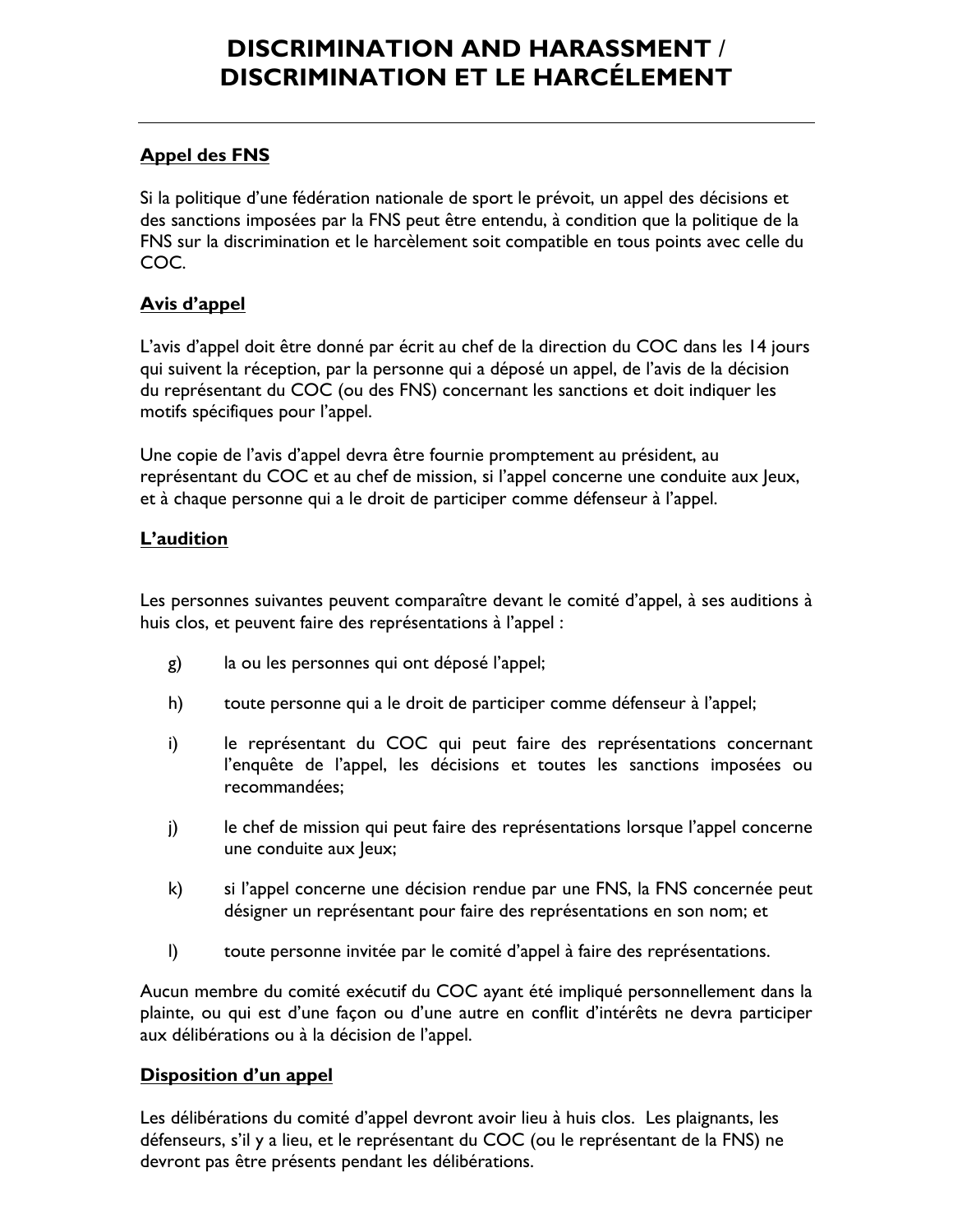Le comité d'appel, à majorité des voix, peut :

- e) rejeter l'appel;
- f) remplacer la décision faisant l'objet de l'appel par sa propre décision;
- g) remplacer une sanction faisant l'objet de l'appel par une autre sanction;
- h) suspendre le processus de plainte pour mener une enquête plus approfondie et (ou) pour rendre une nouvelle décision conformément à ses directives.

Le comité d'appel devra fournir les raisons qui motivent cette disposition. Les raisons relatives aux avis minoritaires et à la dissidence peuvent aussi être fournies.

Une copie des raisons devra être fournie à la personne qui a déposé l'appel, à tous les défenseurs de l'appel, à la FNS le cas échéant, et au chef de mission si l'appel concerne une conduite aux Jeux. Si quelqu'un en appelle d'une sanction, le représentant du COC devra donner aux plaignants l'information concernant la disposition de l'appel qui est appropriée dans les circonstances.

#### **Sommaire des appels**

Il est souhaitable de publier au moment opportun un sommaire de chaque appel et les raisons de la disposition, mais il faudra le faire de façon à protéger l'identité des personnes en cause.

### **XV. Tenue des dossiers**

Le chef de la direction devra conserver un dossier en sécurité pour chaque rapport et pour chaque plainte conformément aux présentes directives. Le dossier devra contenir toute la documentation pertinente, y compris :

- n) les détails des rapports et (ou) une copie des plaintes;
- o) les réponses, s'il y a lieu;
- p) le mandat de l'enquêteur, s'il y a lieu;
- q) les mesures provisoires, s'il y a lieu;
- r) les déclarations des témoins;
- s) le rapport d'enquête, s'il y a lieu;
- t) les conditions de toute entente non officielle ou de tout accord de résolution par écrit;
- u) les décisions du représentant du COC, s'il y a lieu;